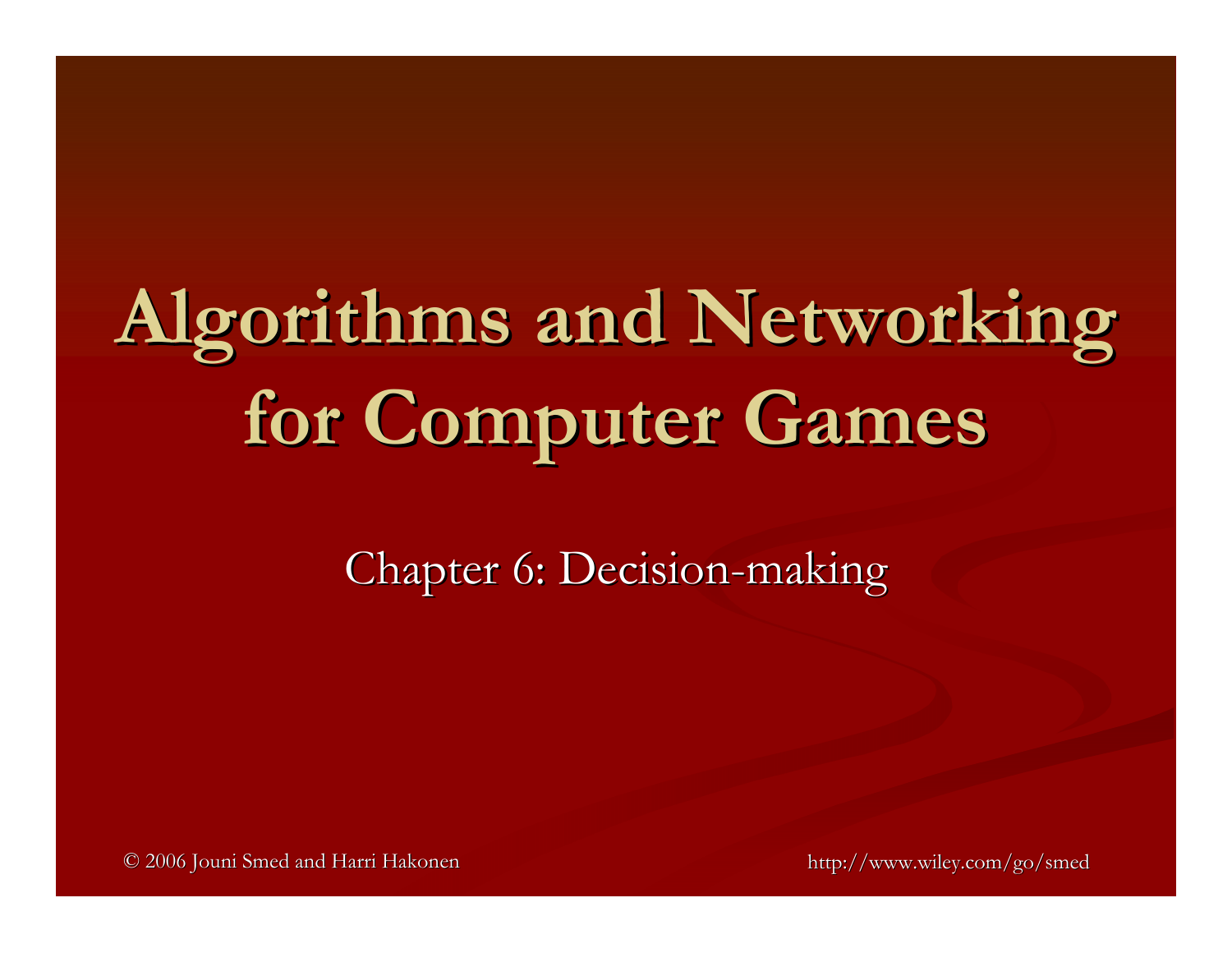

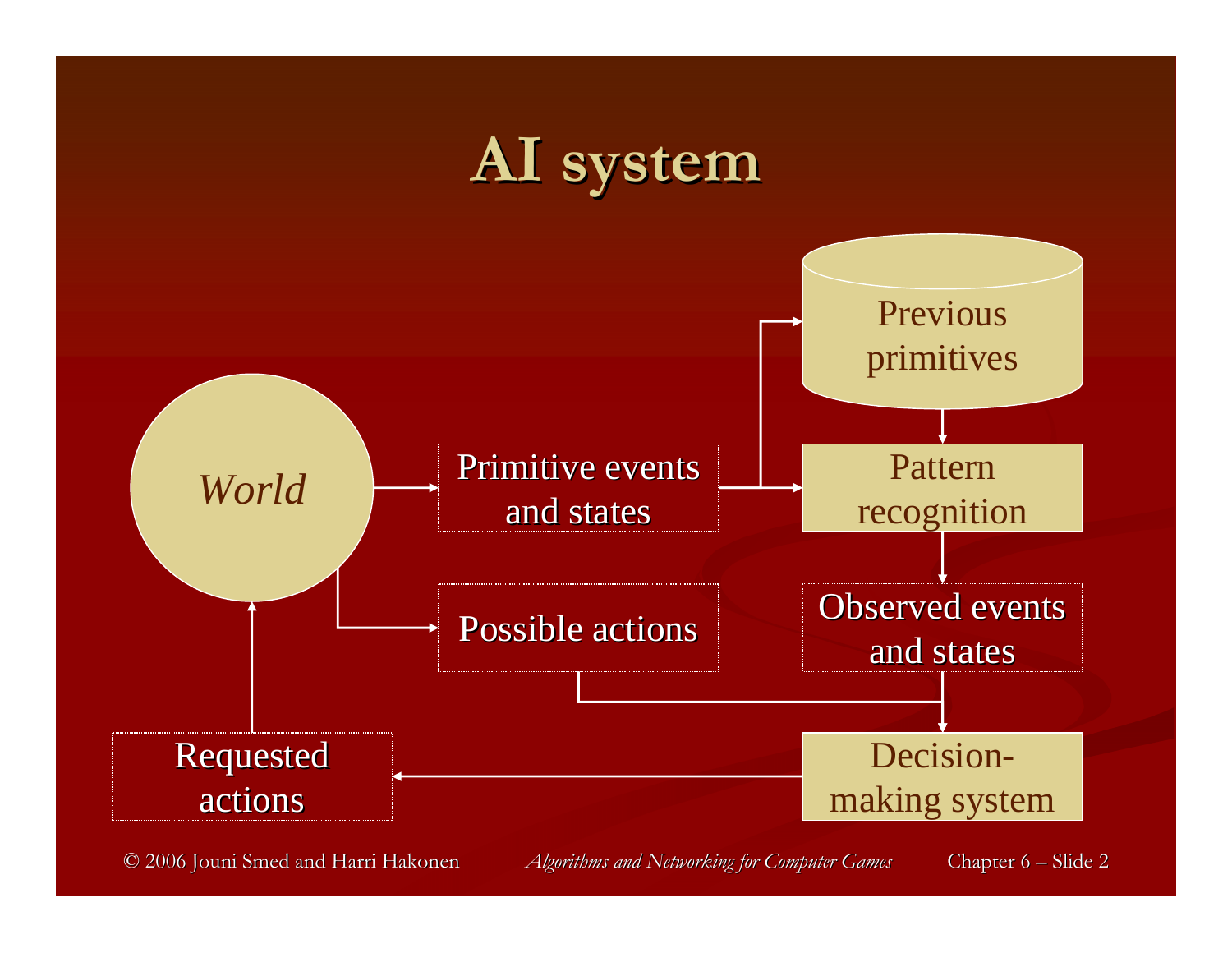Three perspectives for decision**making in computer games making in computer games**  $\blacksquare$  level of decision-making strategic, tactical, operational strategic, tactical, operational  $\blacksquare$  use of the modelled knowledge **prediction, production n** methods  $\blacksquare$  optimization, adaptation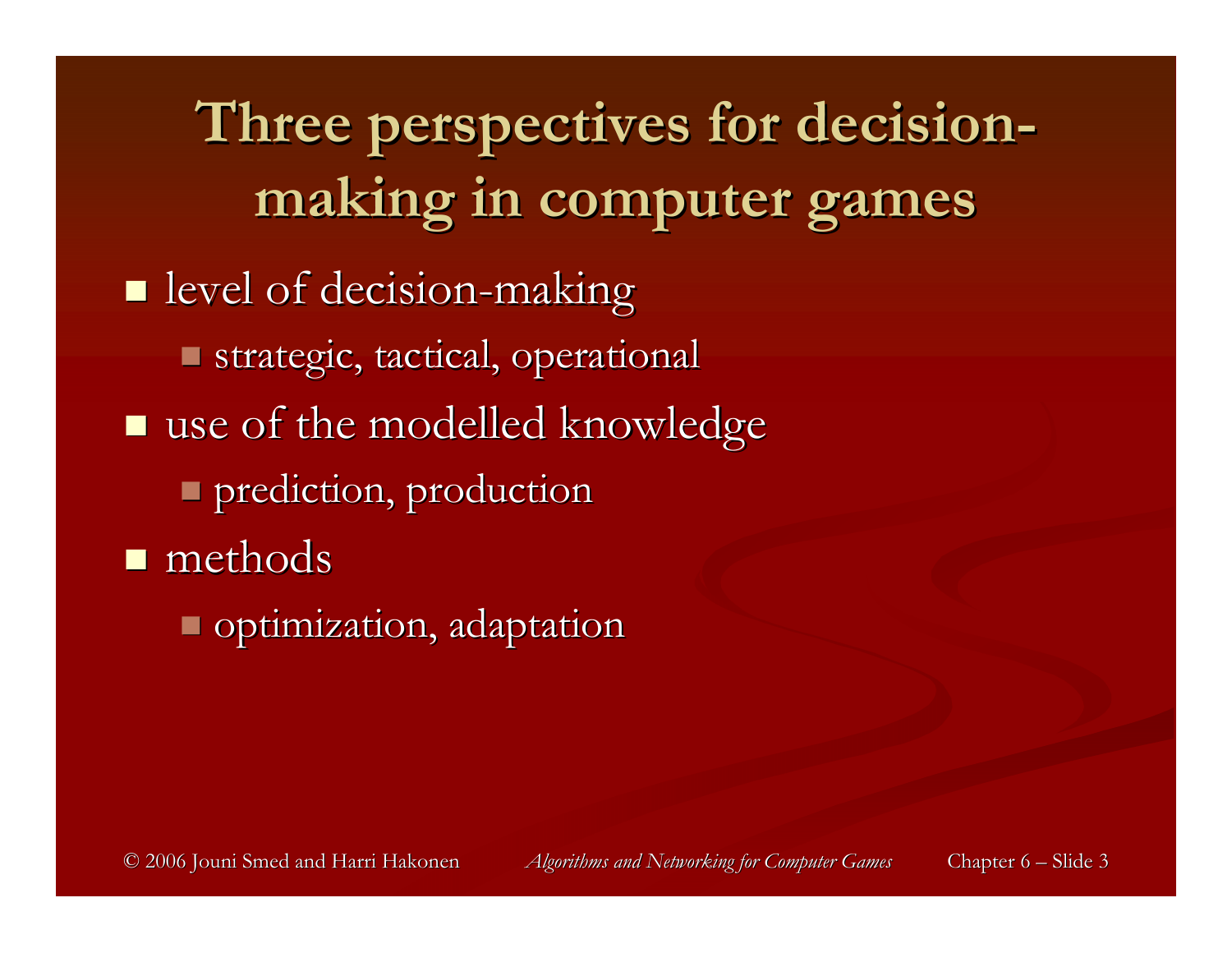### **Level of decision Level of decision-making**

**strategic**  $\blacksquare$  what should be done  $\blacksquare$  tactical  $\blacksquare$  how to actuate it **operational**  $\blacksquare$  how to carry it out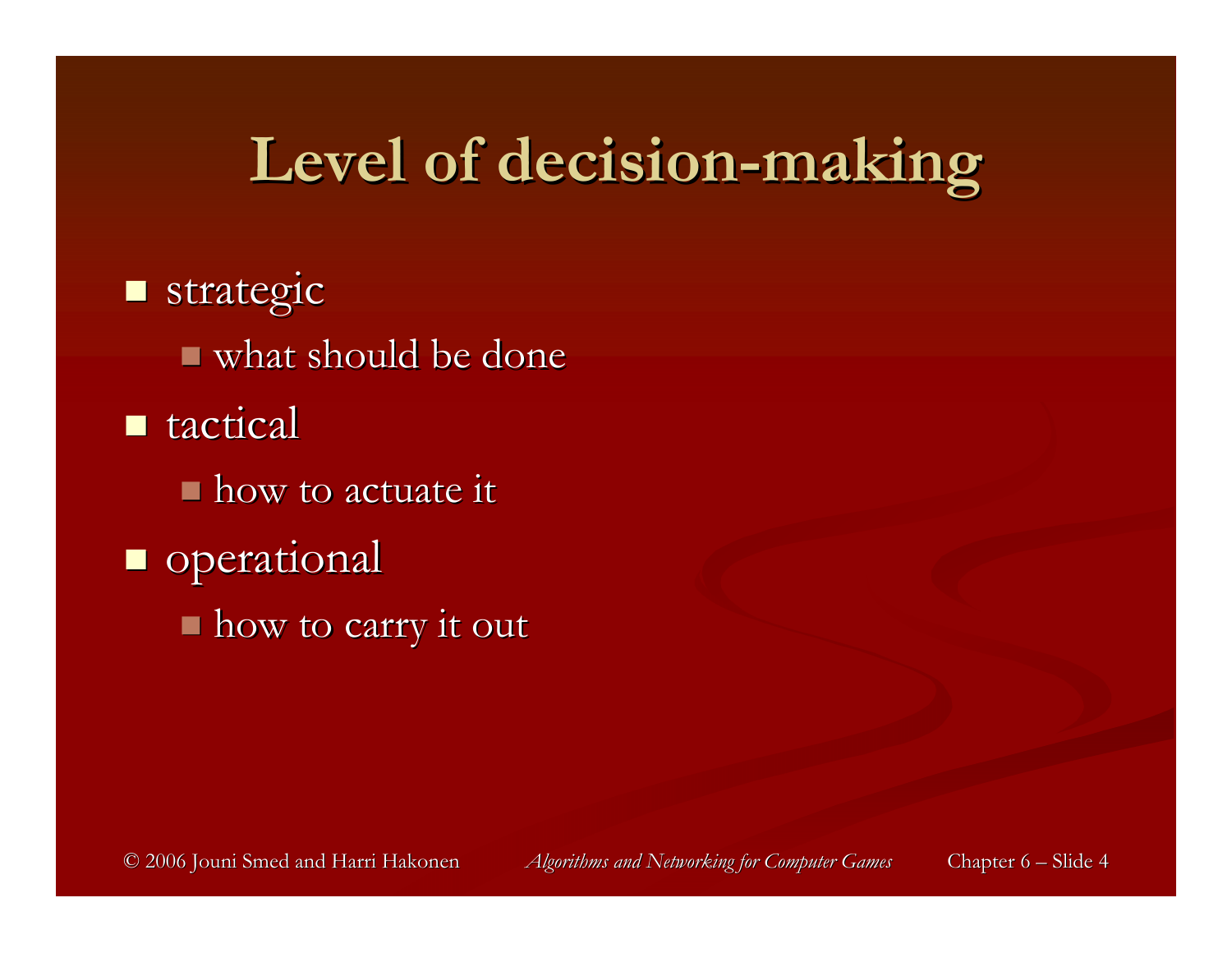## **Strategic level Strategic level**

- **I** long-term decisions
	- $\blacksquare$  infrequent  $\rightarrow$  can be computed offline or in the background
- $\blacksquare$  large amount of data, which is filtered to bring forth the essentials
	- quantization problem? quantization problem?
- **speculative** (what-if scenarios)
- $\blacksquare$  the cost of a wrong decision is high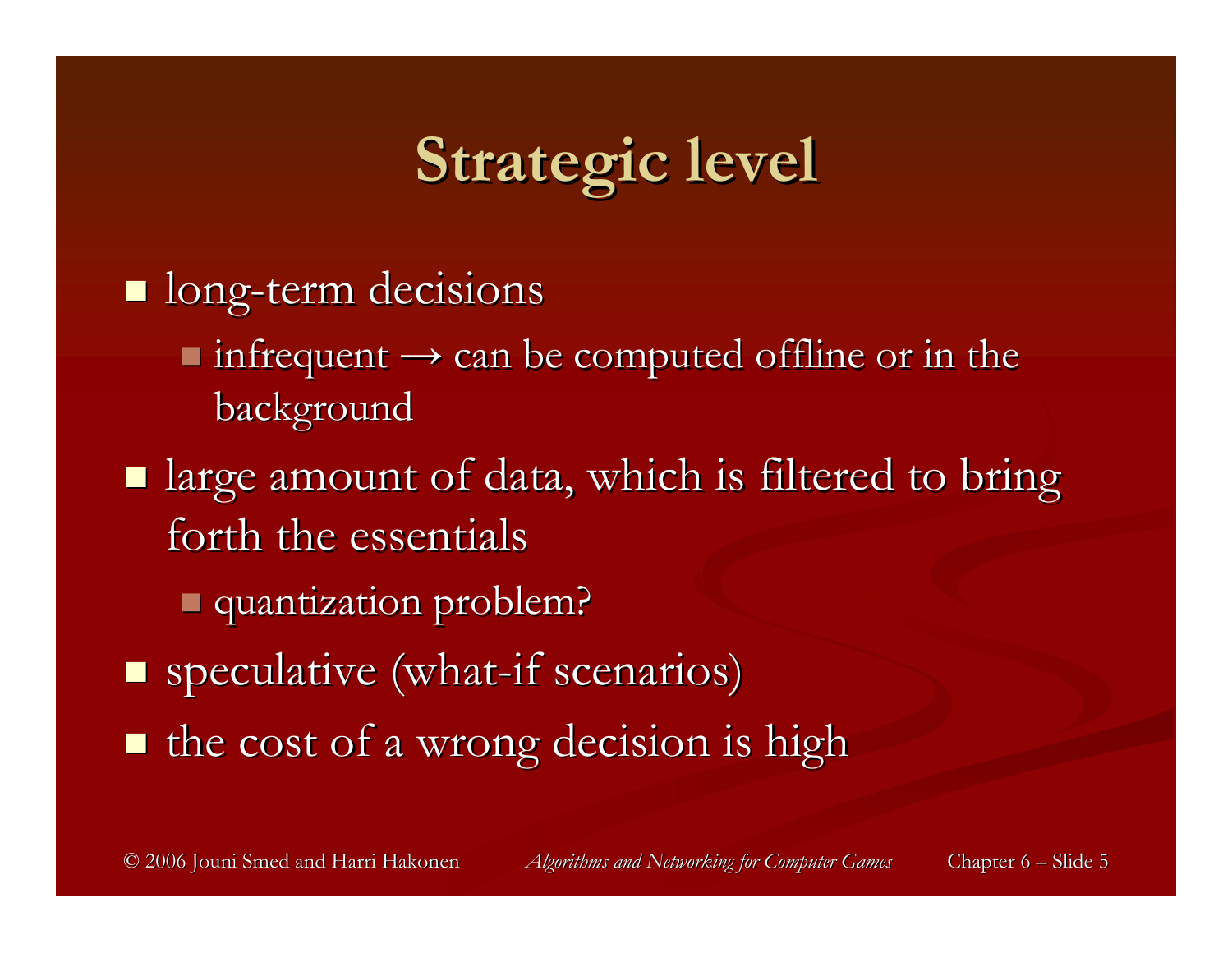#### **Tactical level Tactical level**

- $\blacksquare$  medium-term decisions
- $\blacksquare$  intermediary between strategic and operational levels
	- $\blacksquare$  follow the plan made on the strategic level
	- $\blacksquare$  convey the feedback from the operational level
- $\blacksquare$  considers a group of entities
	- $\blacksquare$  a selected set of data to be scrutinized
	- $\blacksquare$  co-operation within the group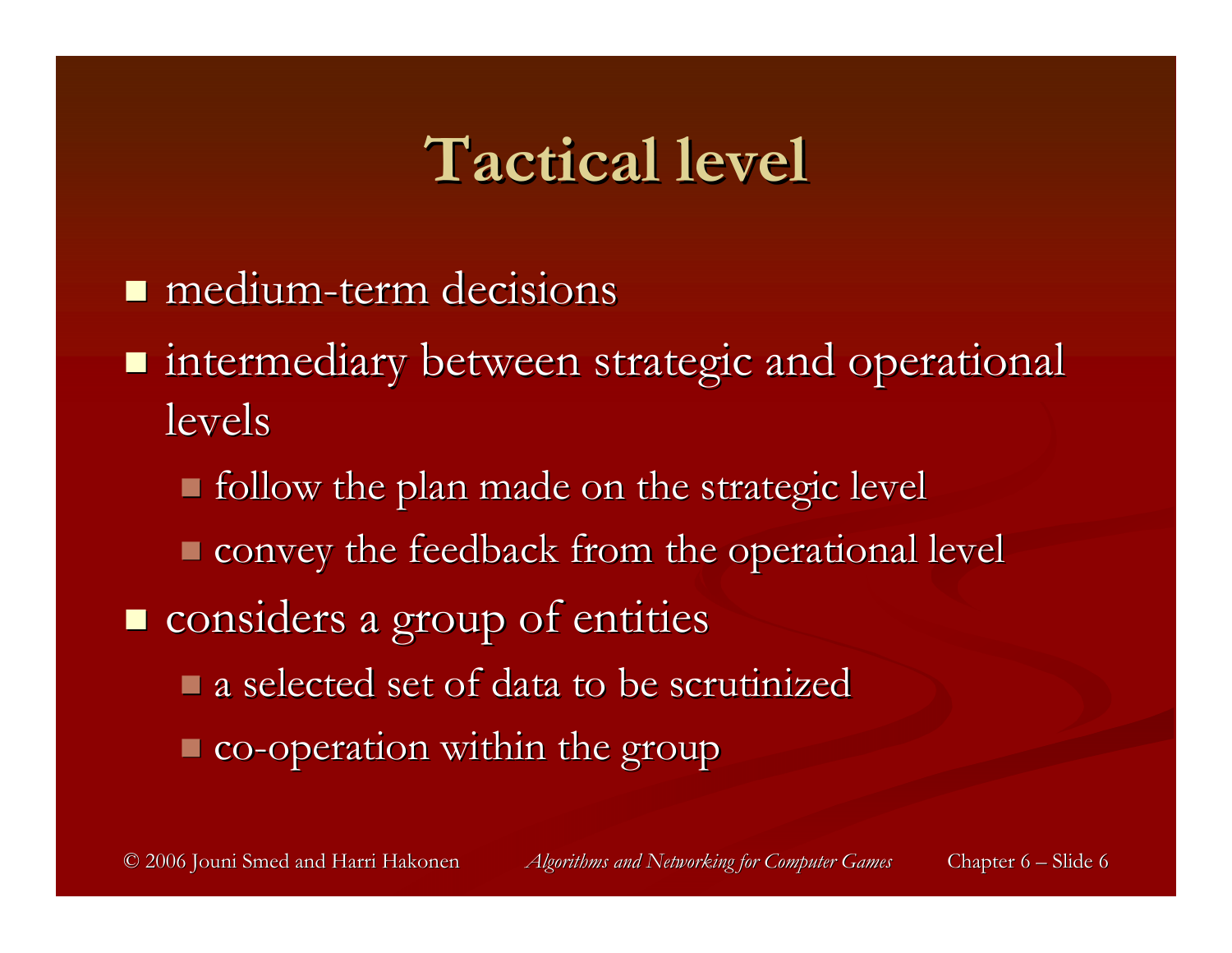## **Operational level Operational level**

- $\blacksquare$  short-term decisions
	- **reactive, real-time response**
- $\blacksquare$  concrete and closely connected to the game world
- $\blacksquare$  considers individual entities
- $\blacksquare$  the cost of a wrong decision is relatively low  $\blacksquare$  of course not to the entity itself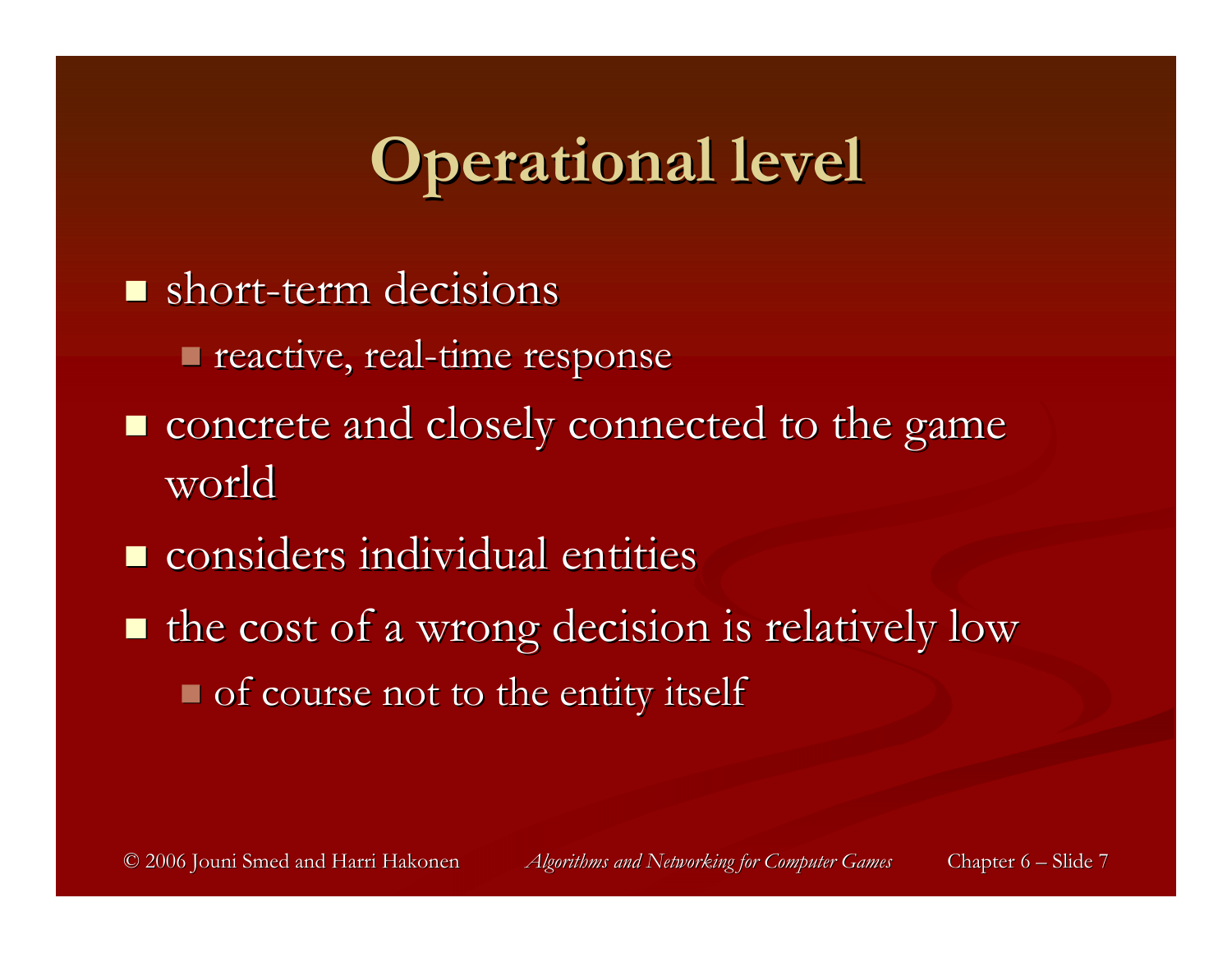### **Use of the modelled knowledge Use of the modelled knowledge**

- **u** time series data
- $\blacksquare$  world  $\equiv$  a generator of events and states, which can be labelled with symbols
- **prediction** 
	- $\blacksquare$  what the generator will produce next?
- **production** 
	- $\blacksquare$  simulating the output of the generator
- how to cope with uncertainty?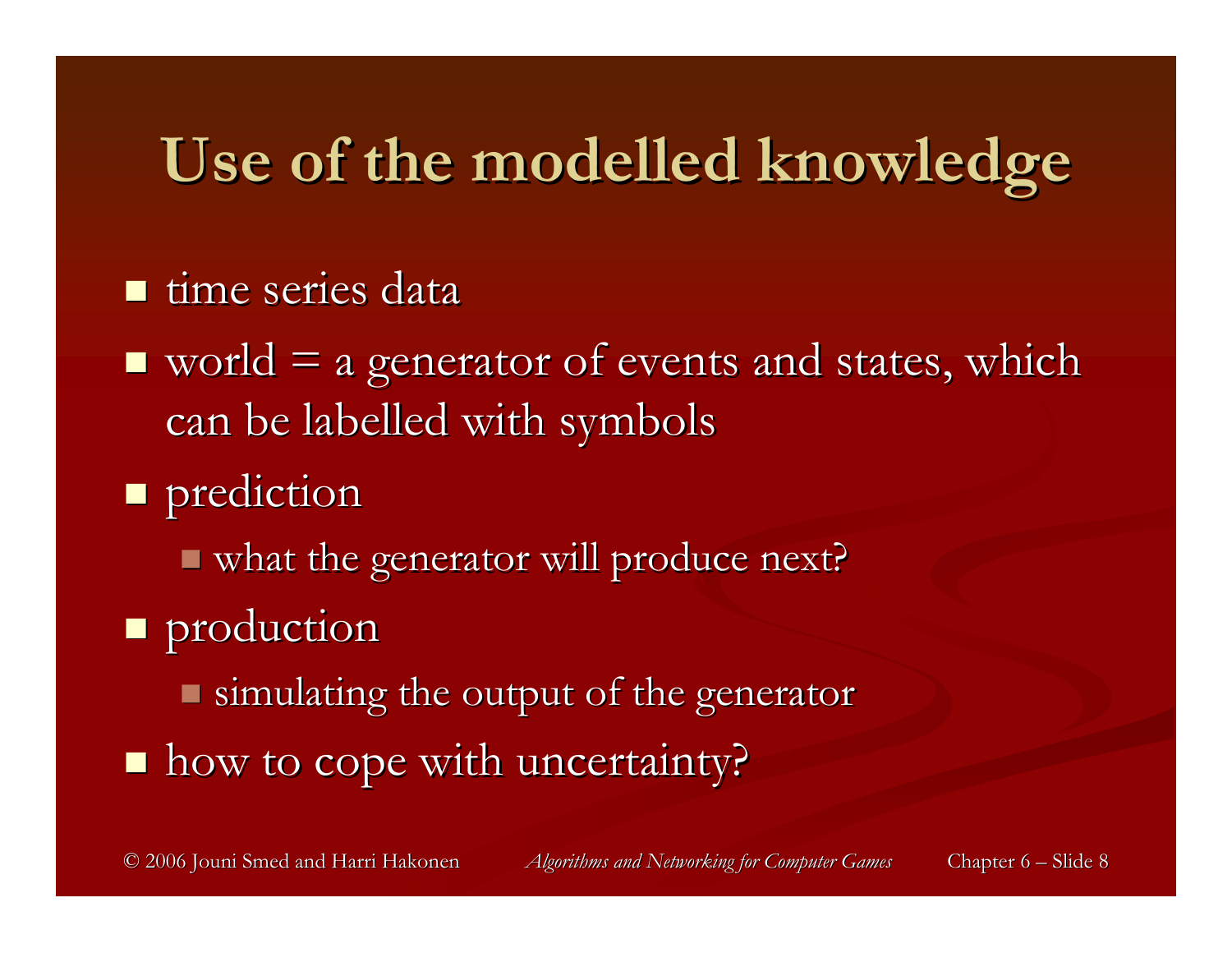#### **Prediction Prediction**

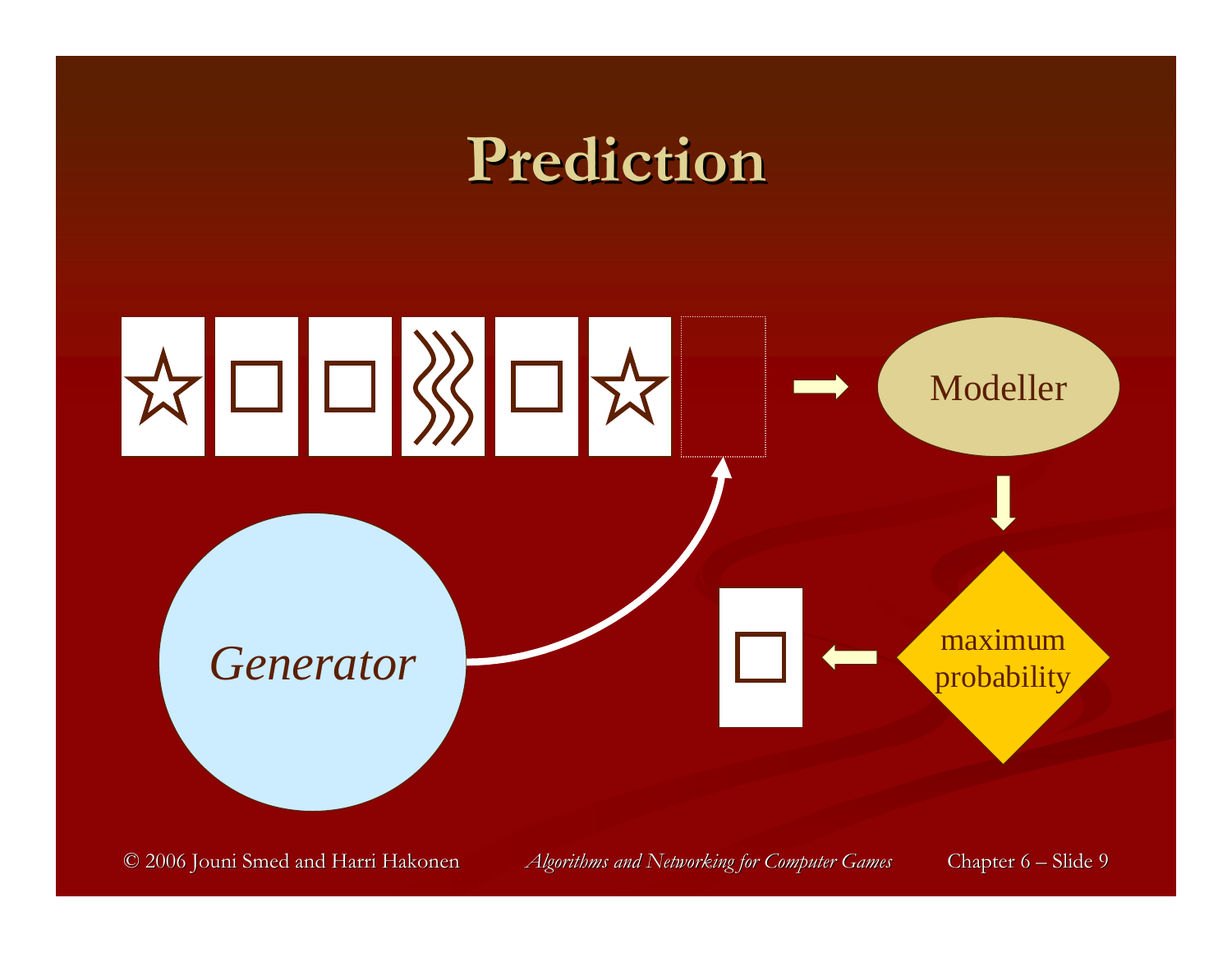#### **Production Production**

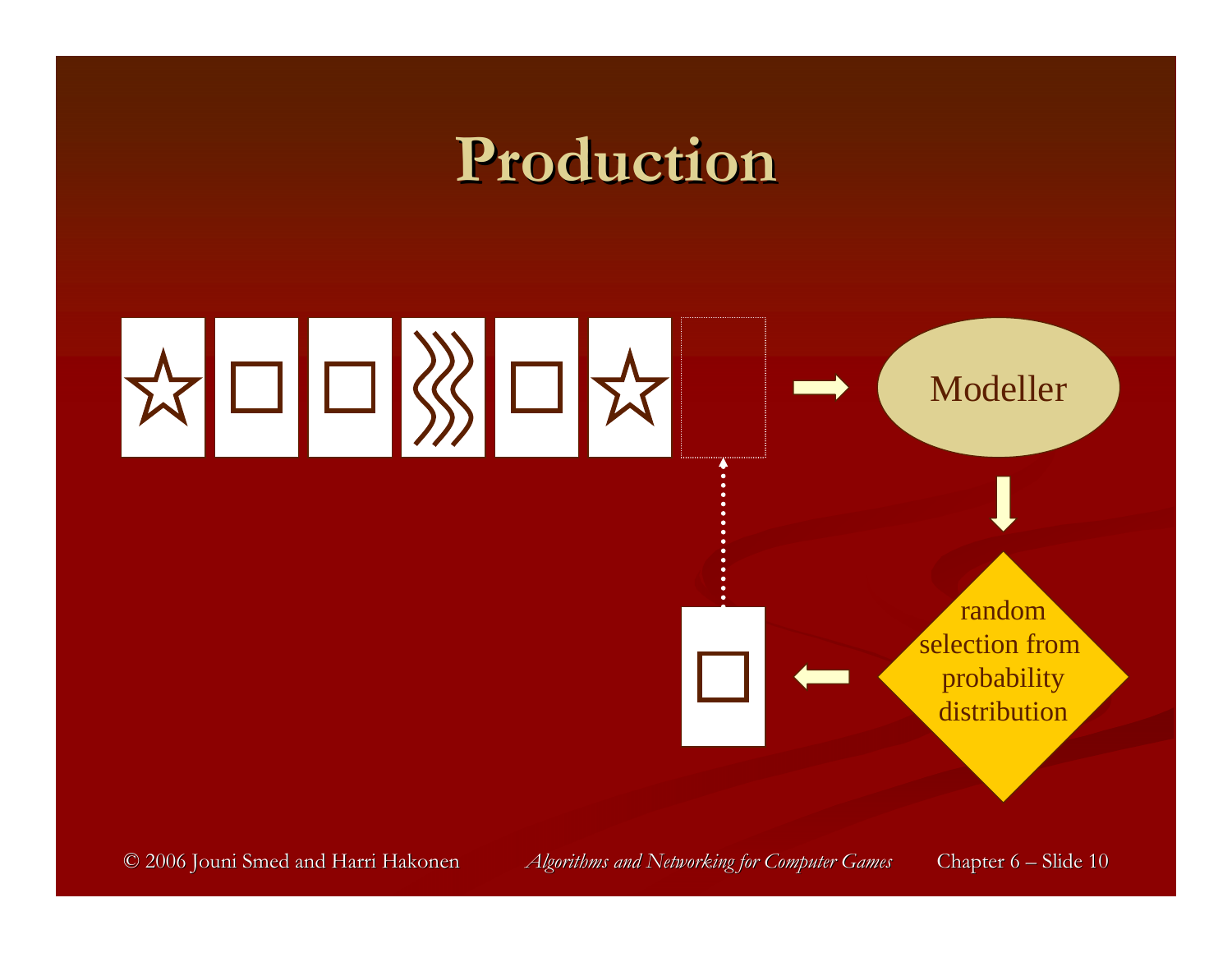## **Methods: Optimization Methods: Optimization**

#### **elements:**

- $\blacksquare$  objective function to be maximized/minimized
- $\blacksquare$  variables affecting the value of the objective function **Constraints limiting feasible variable values**
- $\blacksquare$  goal: find among the feasible solutions the one that gives an optimum value for the objective function

#### ■ time consuming?

 $\rightarrow$  heuristic rules to guide the search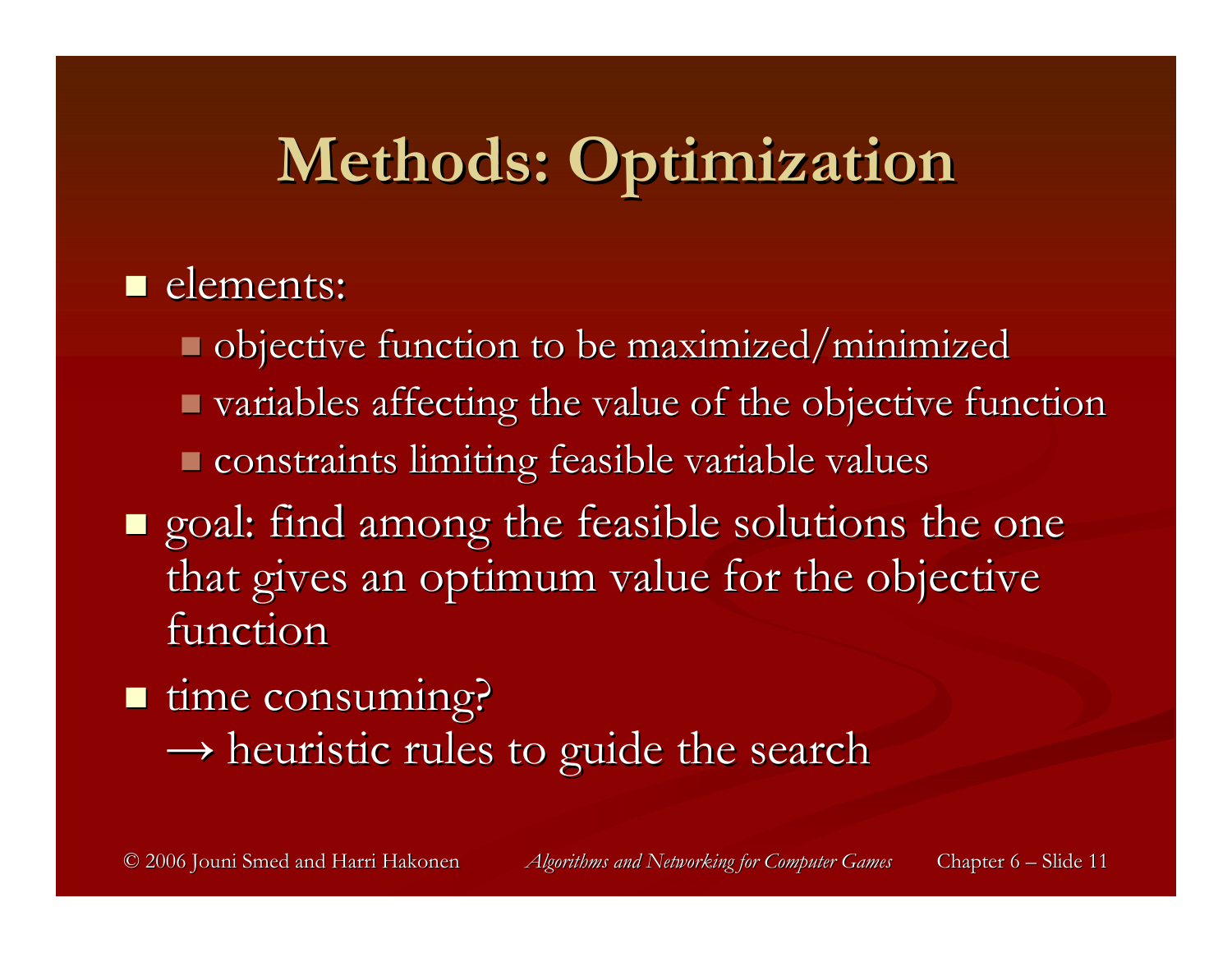## **Methods: Optimization (cont'd) Methods: Optimization (cont'd)**

#### $\blacksquare$  hill-climbing

- $\blacksquare$  how to escape local optima?
- $\blacksquare$  tabu search
- $\blacksquare$  simulated annealing
- $\blacksquare$  genetic algorithms multiple search traces multiple search traces  $\blacksquare$  swarm algorithms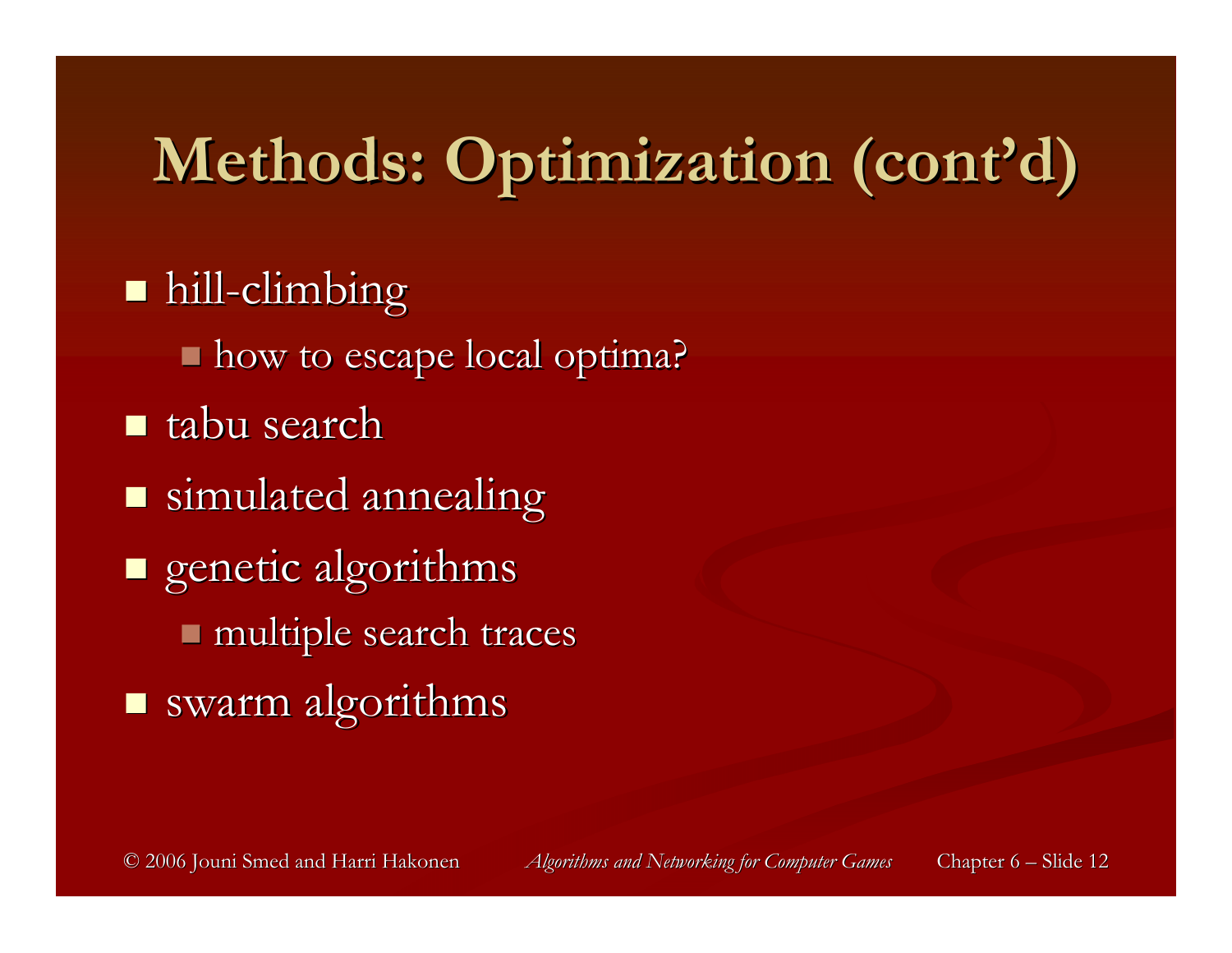#### **Methods: Adaptation Methods: Adaptation**

 ability to make appropriate responses to ability to make appropriate responses to changed circumstances  $\rightarrow$  learning  $\blacksquare$  searches for a function behind given solutions **Optimization: solution for a given function**  affecting factors are unknown or dynamic affecting factors are unknown or dynamic **Pattern recognition**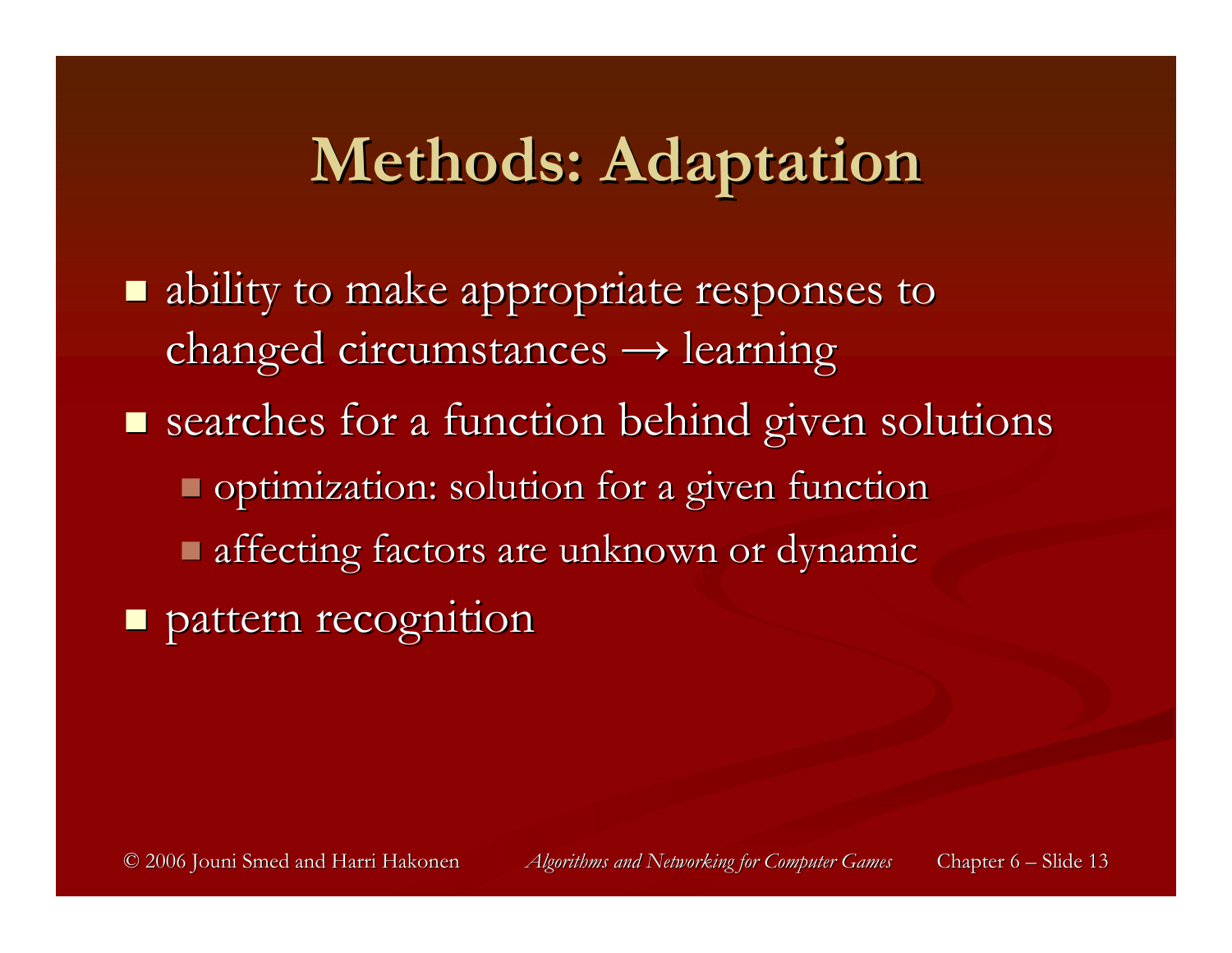## **Methods: Adaptation (cont'd) Methods: Adaptation (cont'd)**

#### $\blacksquare$  neural networks

- **training** 
	- $\blacksquare$  supervised learning
	- $\blacksquare$  unsupervised learning (e.g., self-organizing maps)
- $\blacksquare$  execution
- **hidden Markov model** 
	- $\blacksquare$  recurring structures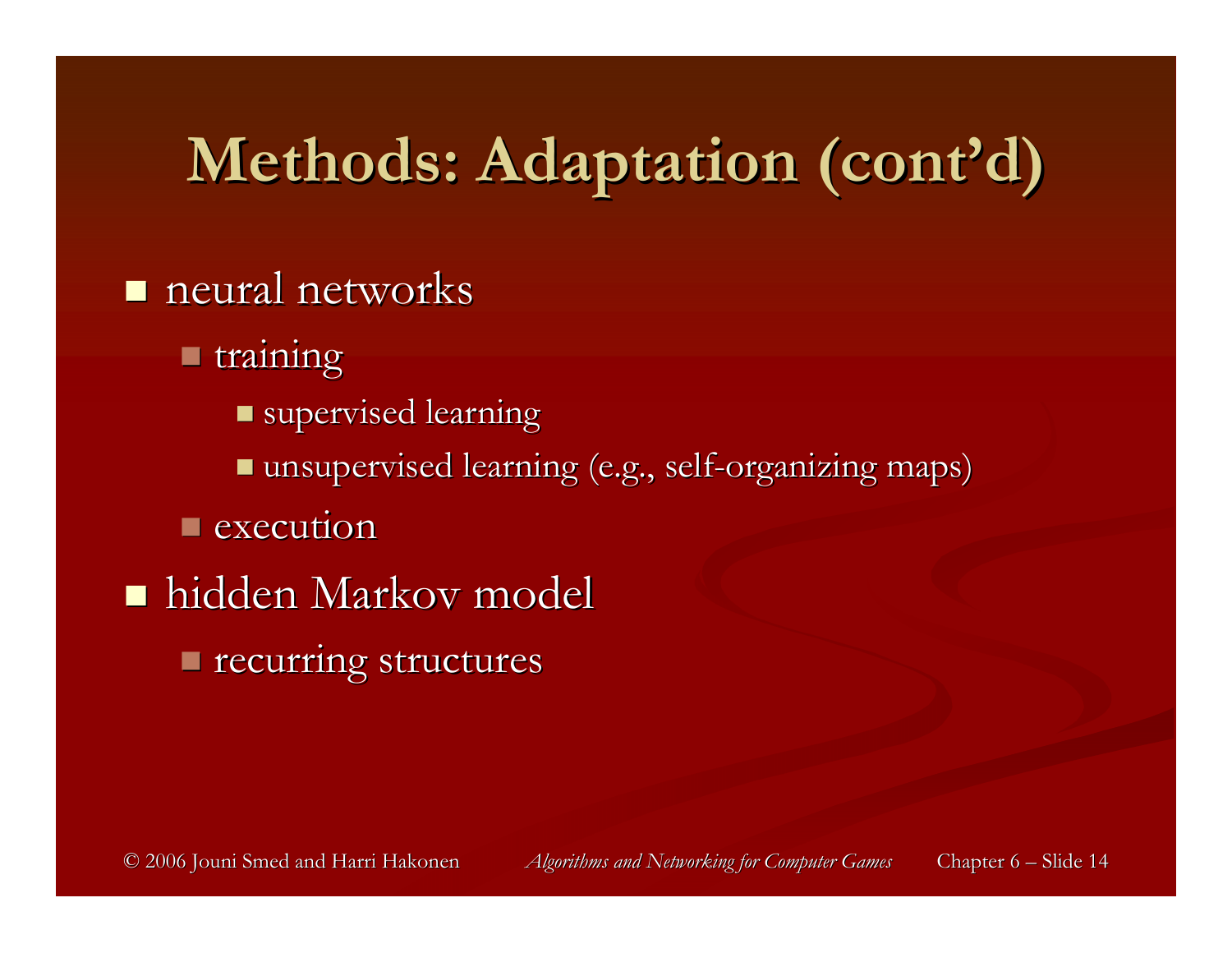## **Soft computing Soft computing**

- L. Zadeh: methodologies that try to solve problems arising from the complexity of the natural world
	- approximation approximation
	- $\blacksquare$  partial truth
	- $\blacksquare$  imprecision
	- $\blacksquare$  uncertainty
- $\Box$ computer games have used 'hard' computing
- as the game worlds get more complex, perhaps soft computing methods would suit better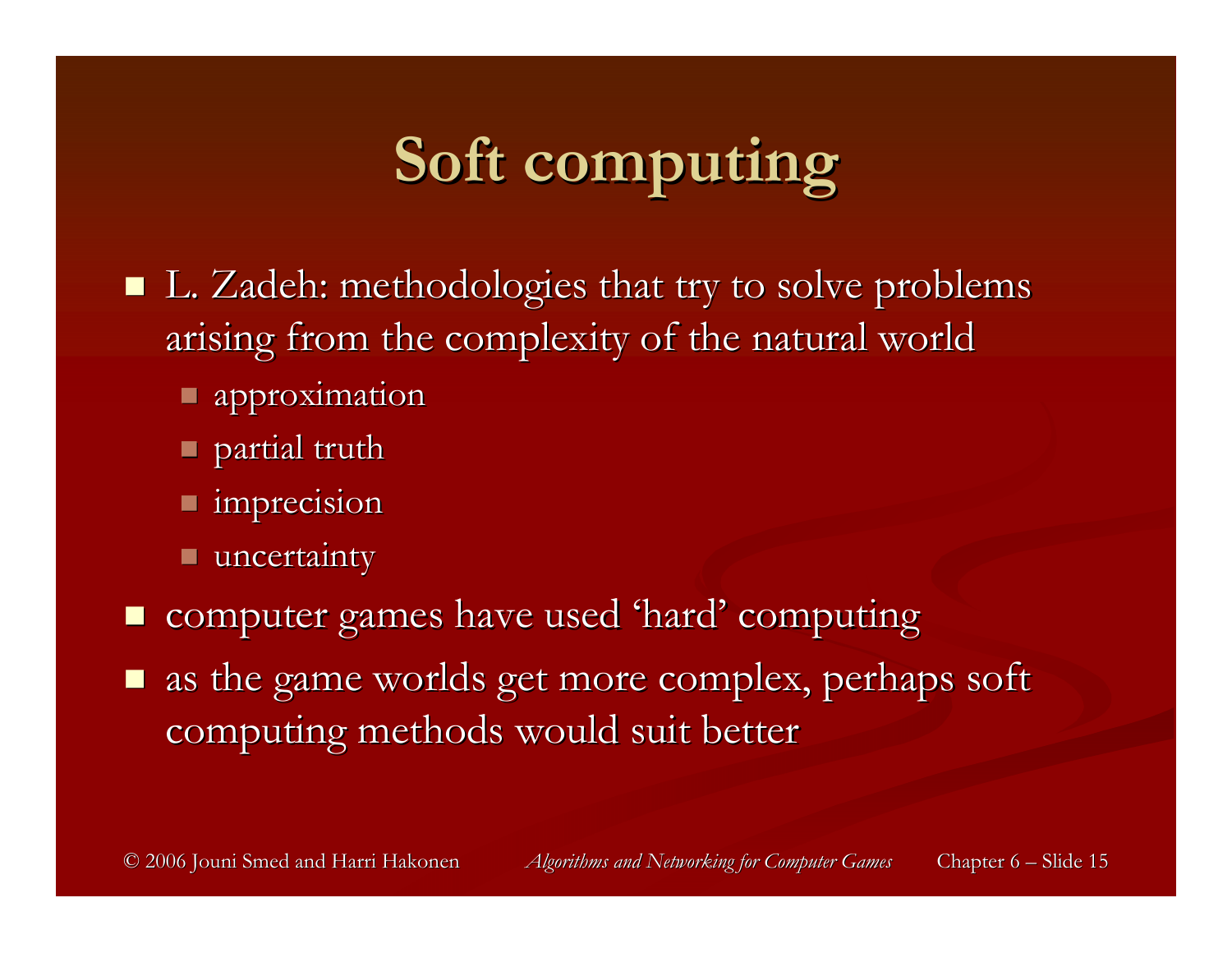## **Soft computing methods Soft computing methods**

**n** probabilistic reasoning  $\blacksquare$  genetic algorithms  $\blacksquare$  Bayesian networks  $\blacksquare$  artificial neural networks  $\blacksquare$  back-propagation networks self-organizing maps fuzzy logic fuzzy logic **fuzzy sets approximate reasoning**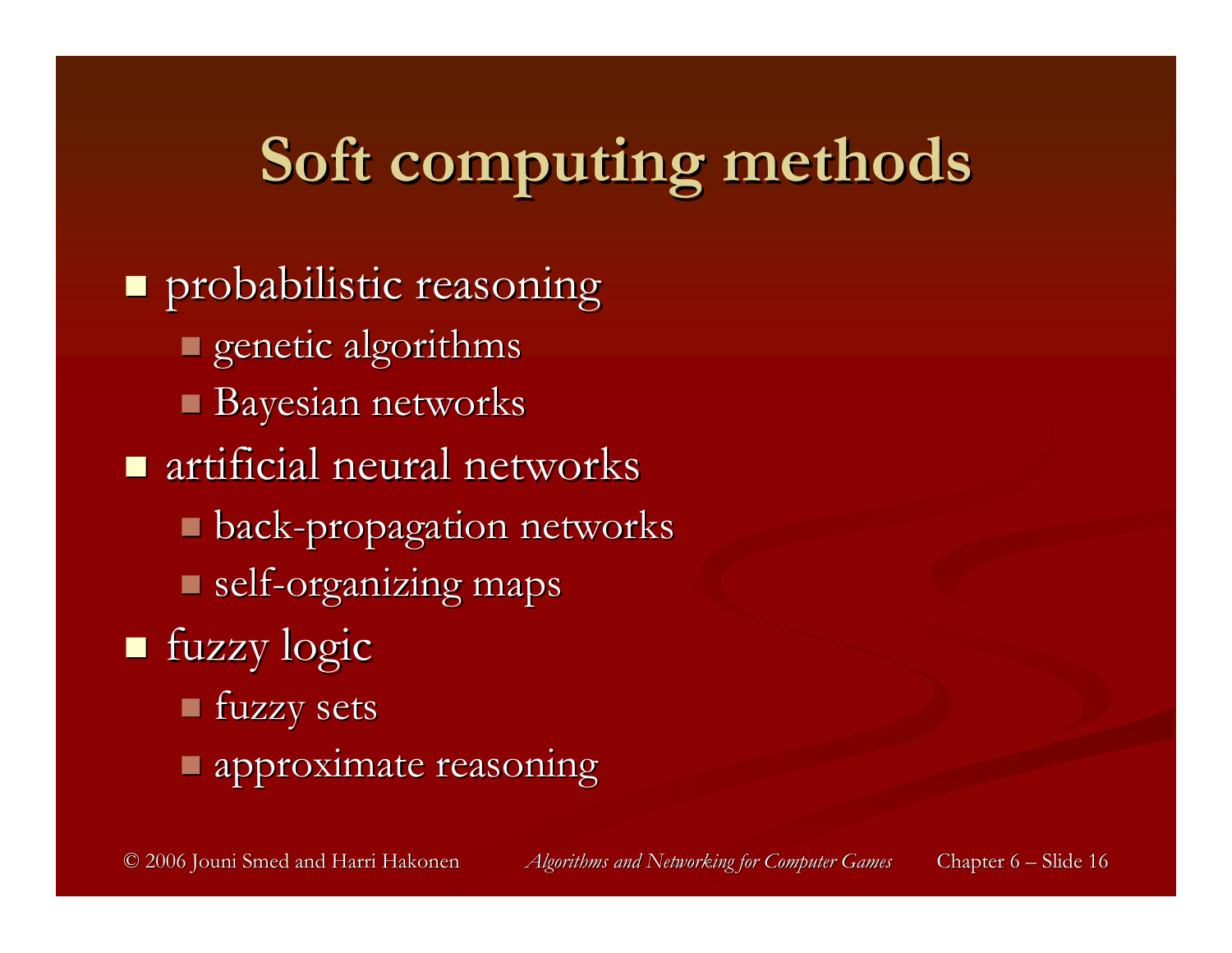### **Finite state machine (FSM) Finite state machine (FSM)**

- $\Box$ components:
	- **u** states
	- transitions
	- $\blacksquare$  events
	- $\blacksquare$  actions
- $\blacksquare$ state chart: fully connected directed graph  $\blacksquare$  vertices  $\equiv$  states  $\blacksquare$  edges  $\equiv$  transitions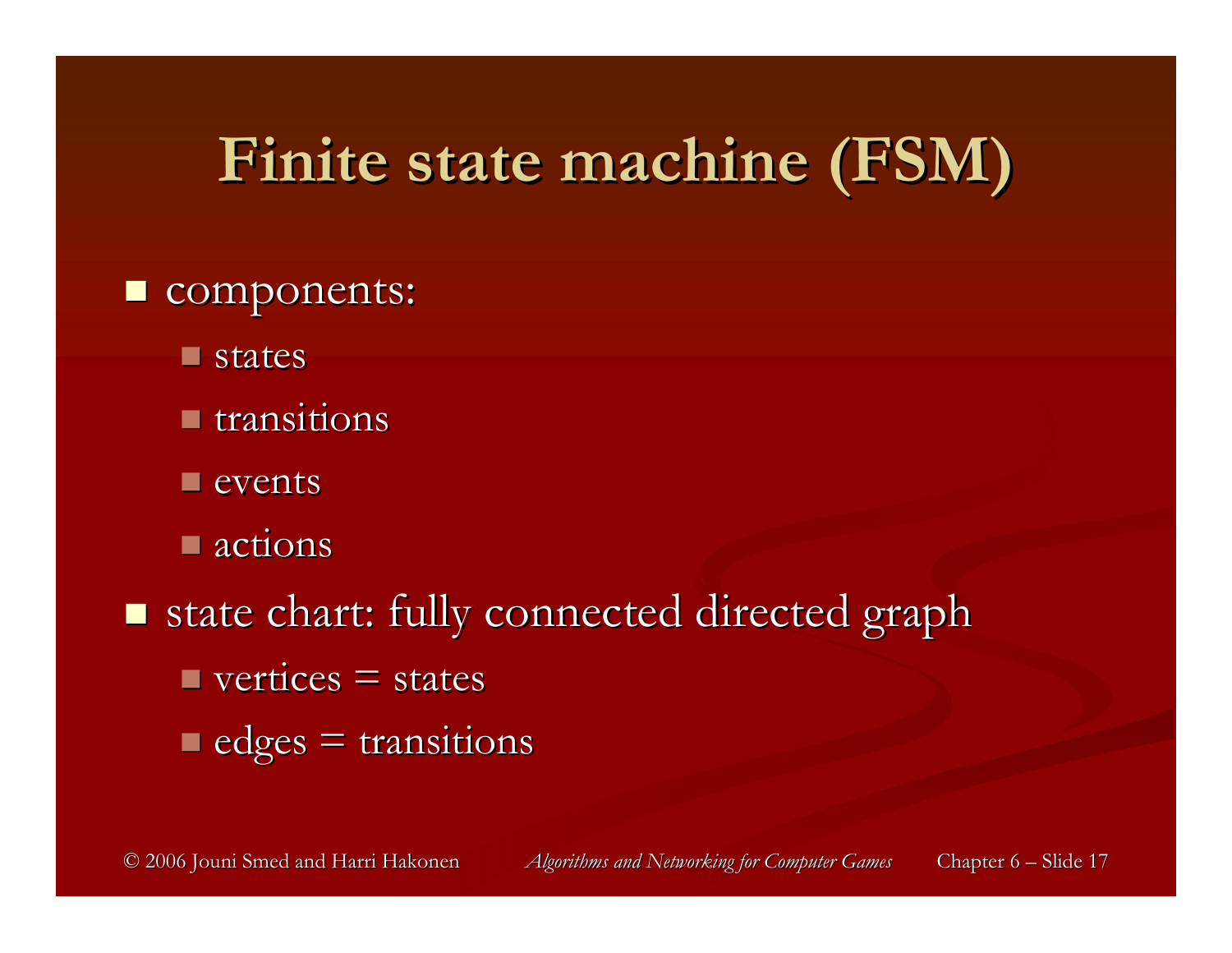## **Properties of FSM Properties of FSM**

- 1. acceptor
	- does the input sequence fulfil given criteria?
- 2. transducer
	- what is the corresponding output sequence for a given input sequence? given input sequence?
- 3. computator
	- what is the sequence of actions for a given input sequence?
- $\Box$ these properties are independent!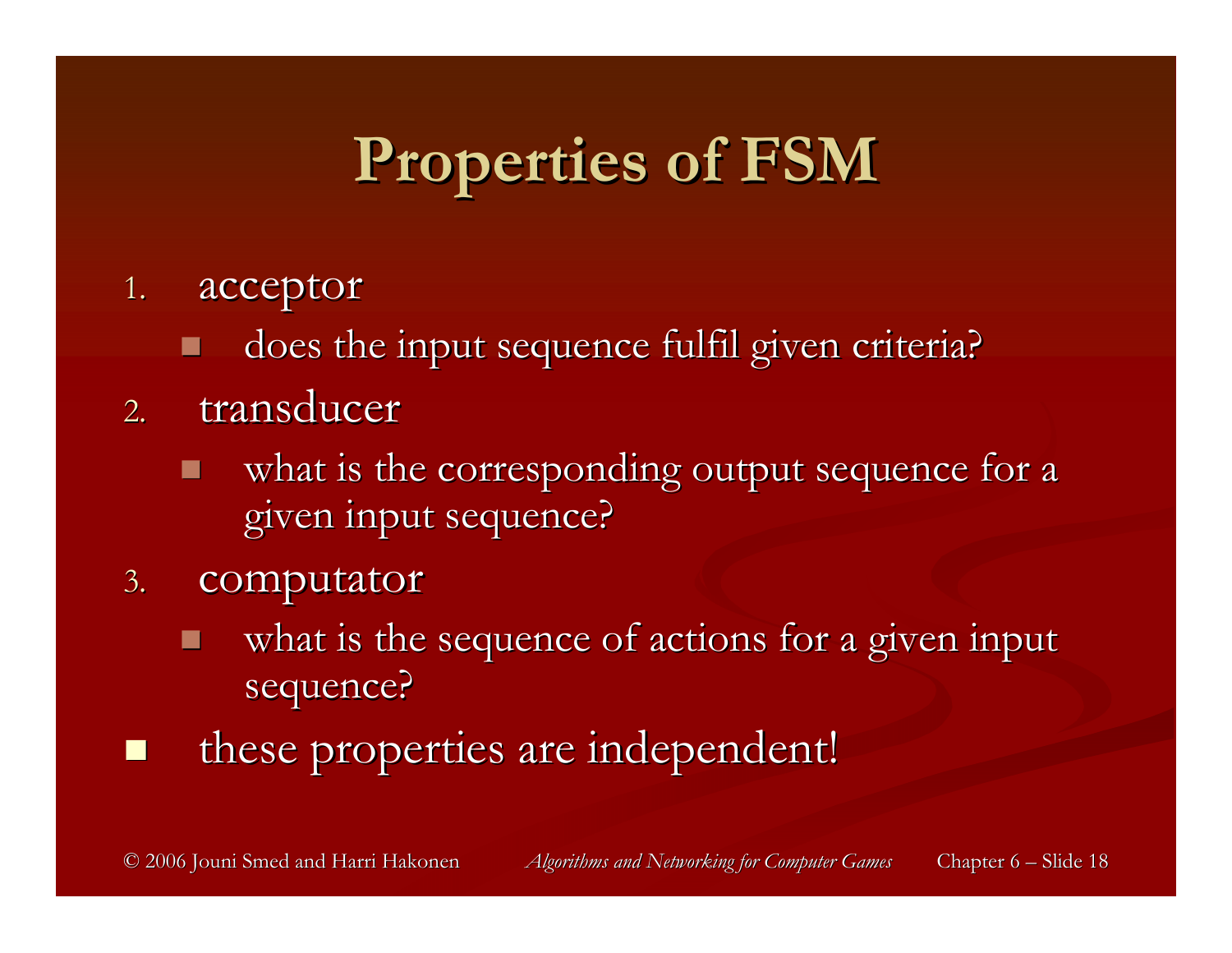## **Mealy and Moore machines Mealy and Moore machines**

- $\blacksquare$ theoretical cathegories for FSMs
- $\blacksquare$  Mealy machine
	- $\blacksquare$  actions are in transitions
	- $\blacksquare$  the next action is determined by the current state and the occurring event
	- $\blacksquare$  more compact but harder to comprehend
- $\blacksquare$  Moore machine
	- $\blacksquare$  actions are in states
	- $\blacksquare$  the next action is determined by the next state
- $\blacksquare$  helps to understand and use state machines in UML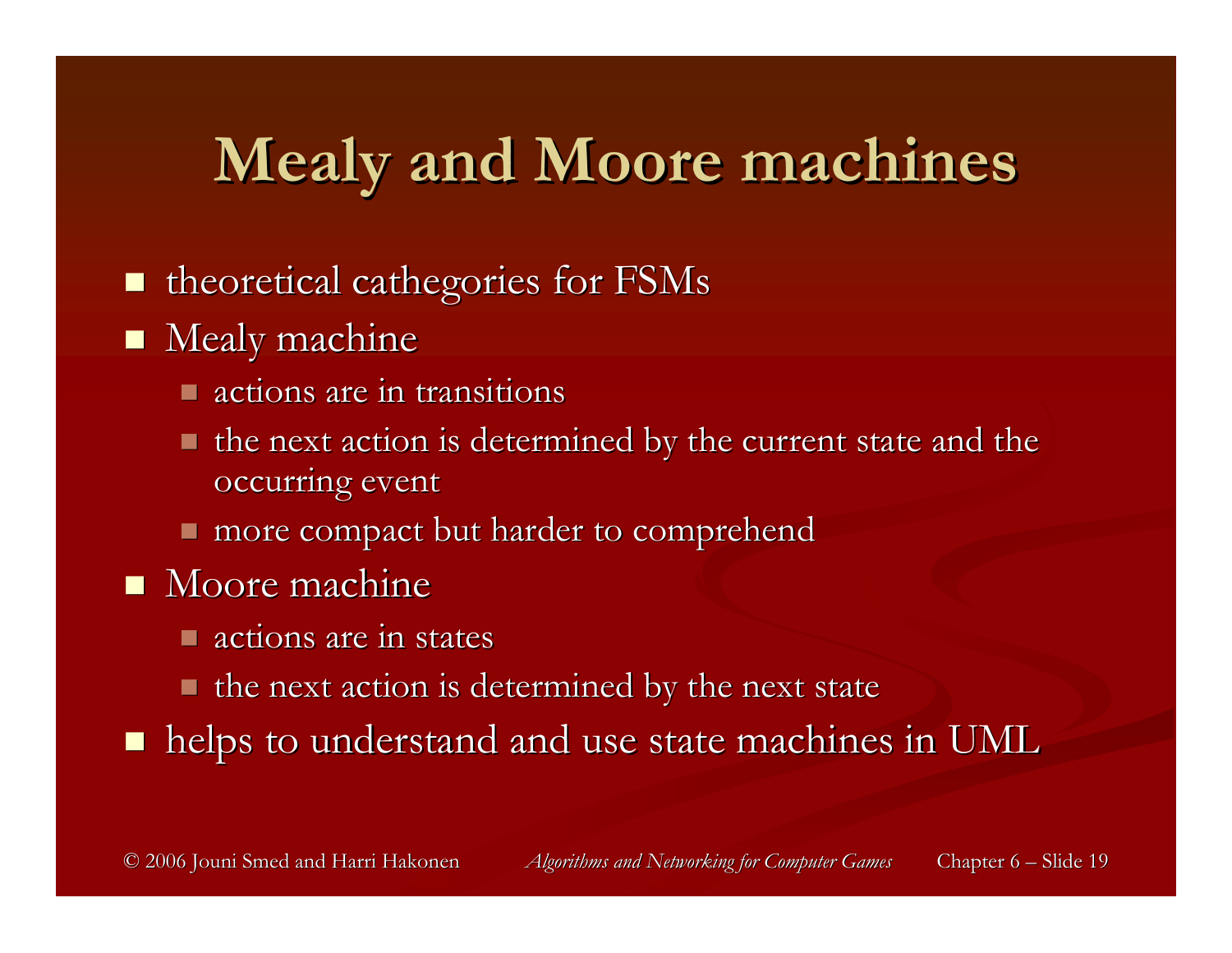### **Implementation Implementation**

- $\blacksquare$  design by contract
	- $\blacksquare$  two parties: the supplier and the client
	- $\blacksquare$  formal agreement using interfaces
- FSM software components FSM software components
	- **Exercise ESM** (client)
	- $\blacksquare$  context: handles the dynamic aspects of the FSM (supplier) (supplier)
	- $\blacksquare$  structure: maintains the representation of the FSM (supplier) (supplier)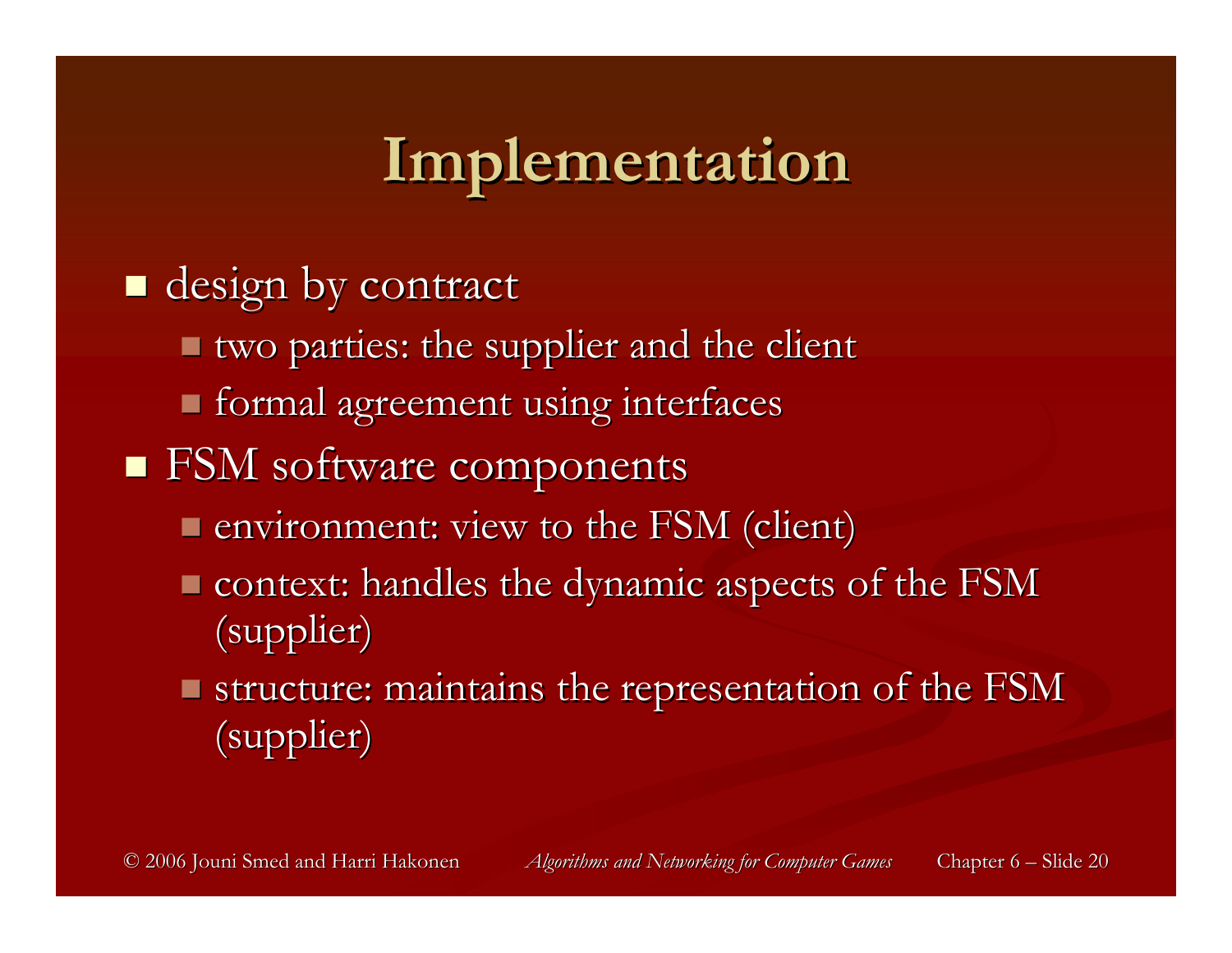## **Noteworthy Noteworthy**

- $\blacksquare$  structure is static
	- $\blacksquare$  hard to modify
- **n** reactivity
	- $\blacksquare$  memoryless representation of all possible walks from the initial state
- $\blacksquare$  states are mutually exclusive: one state at a time
	- $\blacksquare$  not for continuous or multivalued values
- $\blacksquare$  combinatorial explosion
	- $\blacksquare$  if the states and events are independent
- $\blacksquare$  risk of total rewriting
	- $\blacksquare$  high cohesion of actions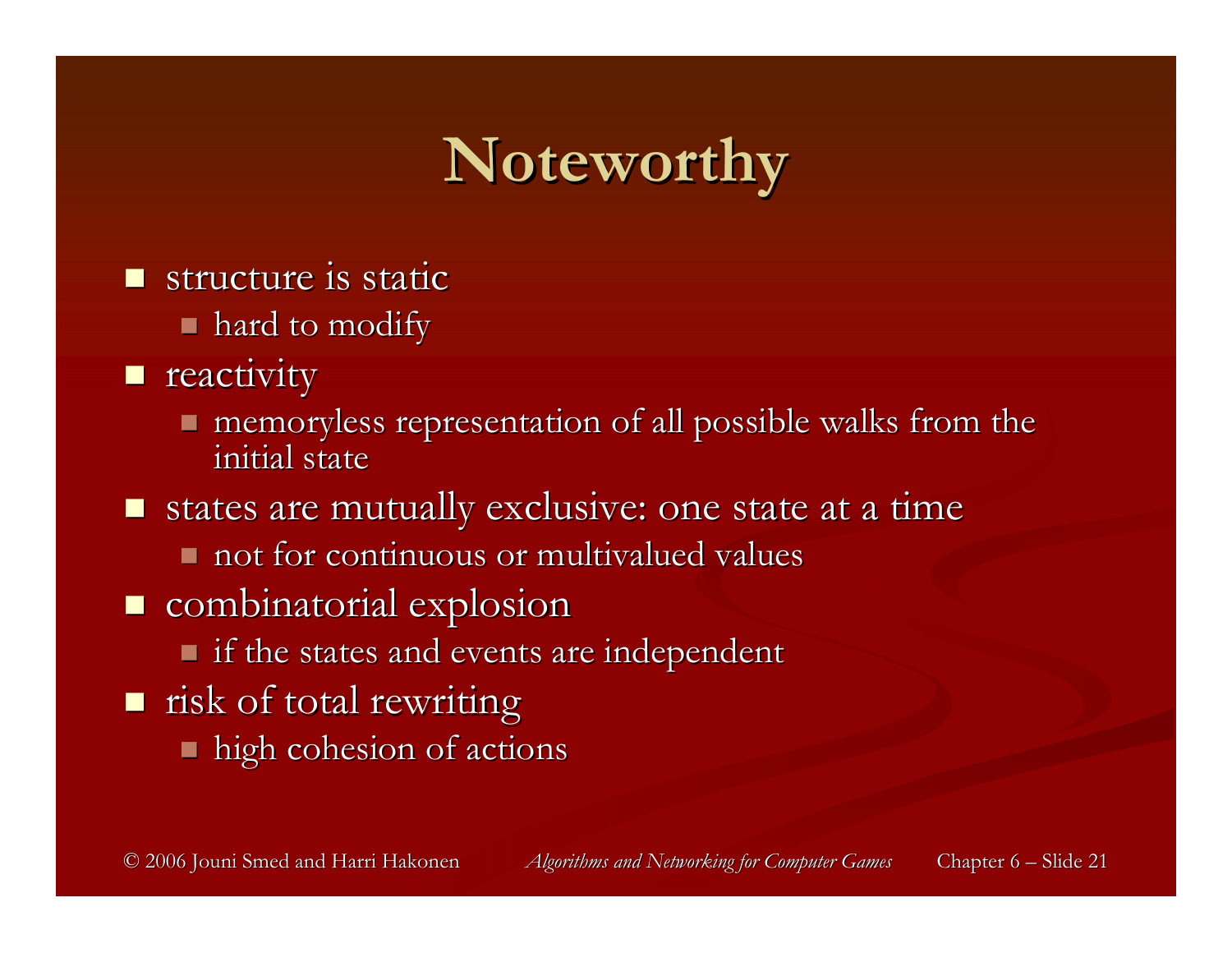## **Flocking Flocking**

- $\blacksquare$  C. W. Reynolds: "Flocks, herds, and schools:  $\boldsymbol{\mathrm{A}}$ distributed behavioral model" (1987)
- $\blacksquare$  a flock seems to react as autonomous entity although it is a collection of individual beings
- $\blacksquare$  flocking algorithm emulates this phenomenon
- **results resemble various natural group** movements movements
- $\blacksquare$  boid  $\equiv$  an autonomous agent in a flock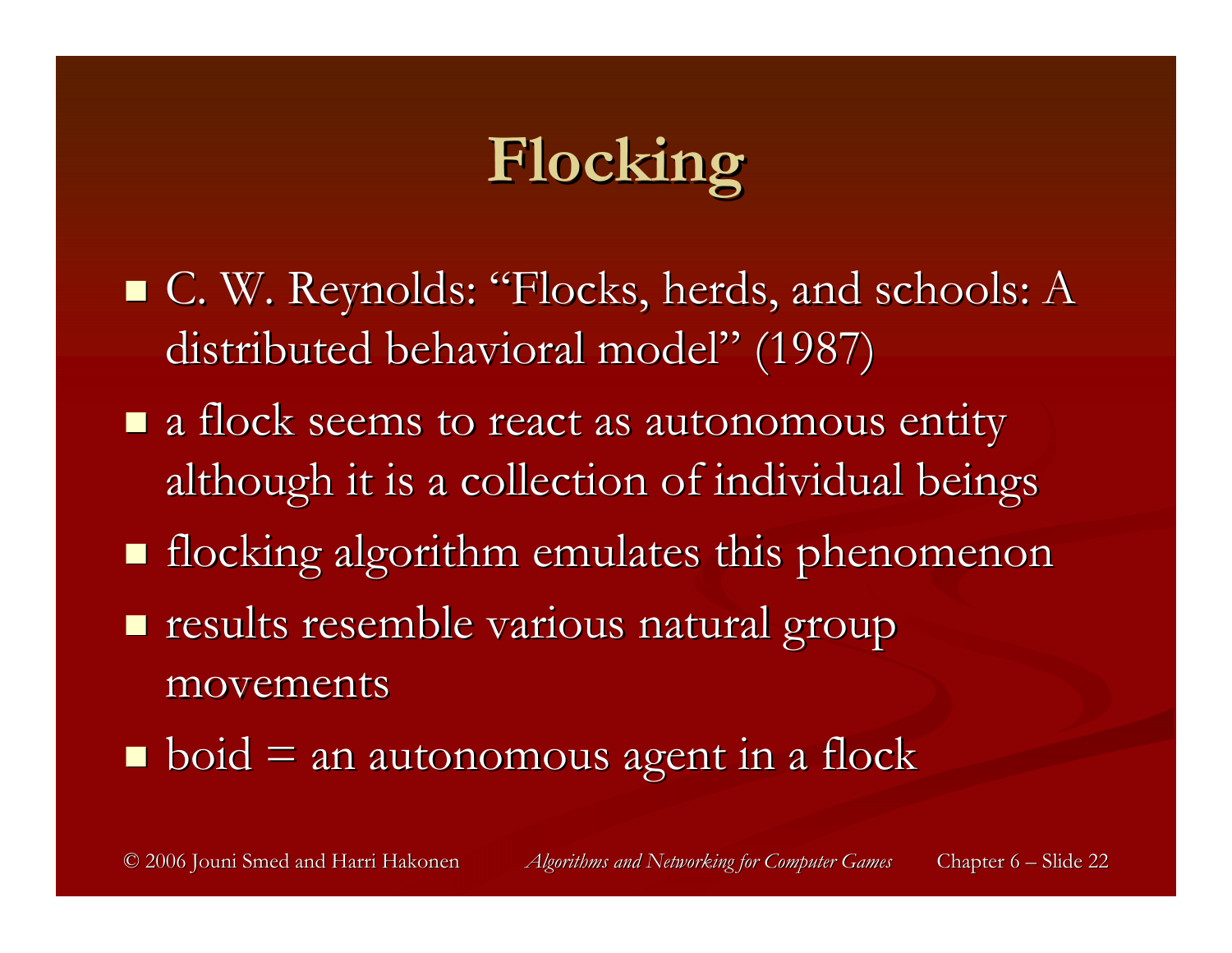## **Rules of flocking Rules of flocking**

- **1.Separation:** Do not crowd flockmates.
- **2.Alignment:** Move in the same direction as flockmates.
- 3. **Cohesion**: Stay close to flockmates.
- **4.Avoidance:** Avoid obstacles and enemies.

#### $\rightarrow$  boid's behavioural urges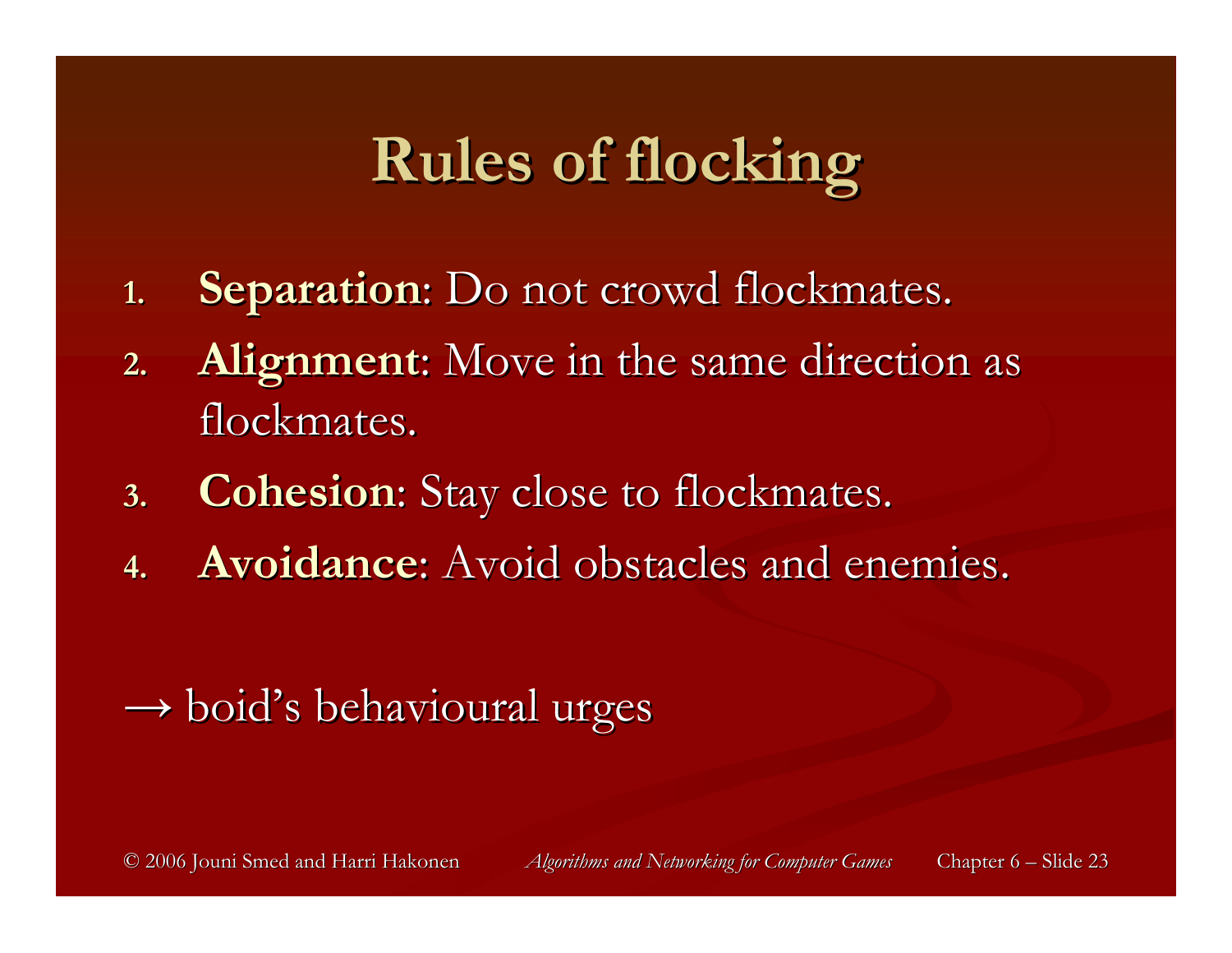#### **Observations Observations**

- $\blacksquare$  stateless algorithm
	- $\blacksquare$  no information needs to be maintained
	- $\blacksquare$  boid re-evaluates the environment on each update cycle
- $\blacksquare$  no centralized control  $\blacksquare$  emergent behaviour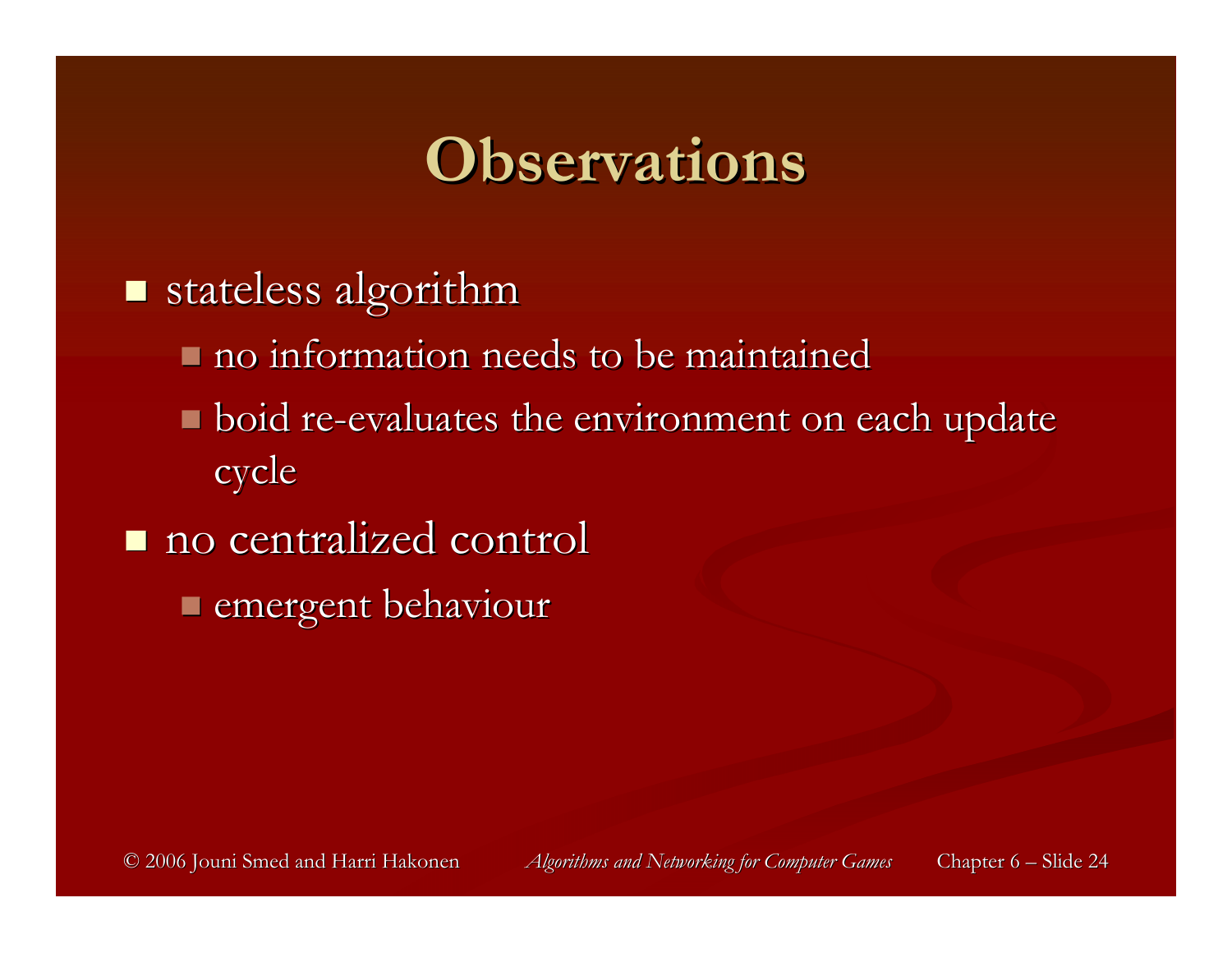### **Other uses for flocking Other uses for flocking**

- $\Box$ swarm algorithms
	- $\blacksquare$  solution candidate  $\equiv$  boid
	- $\blacksquare$  solution space  $\equiv$  flying space
	- $\blacksquare$  separation prevents crowding the local optima
- $\blacksquare$  obstacle avoidance in path finding steer away from obstacles along the path steer away from obstacles along the path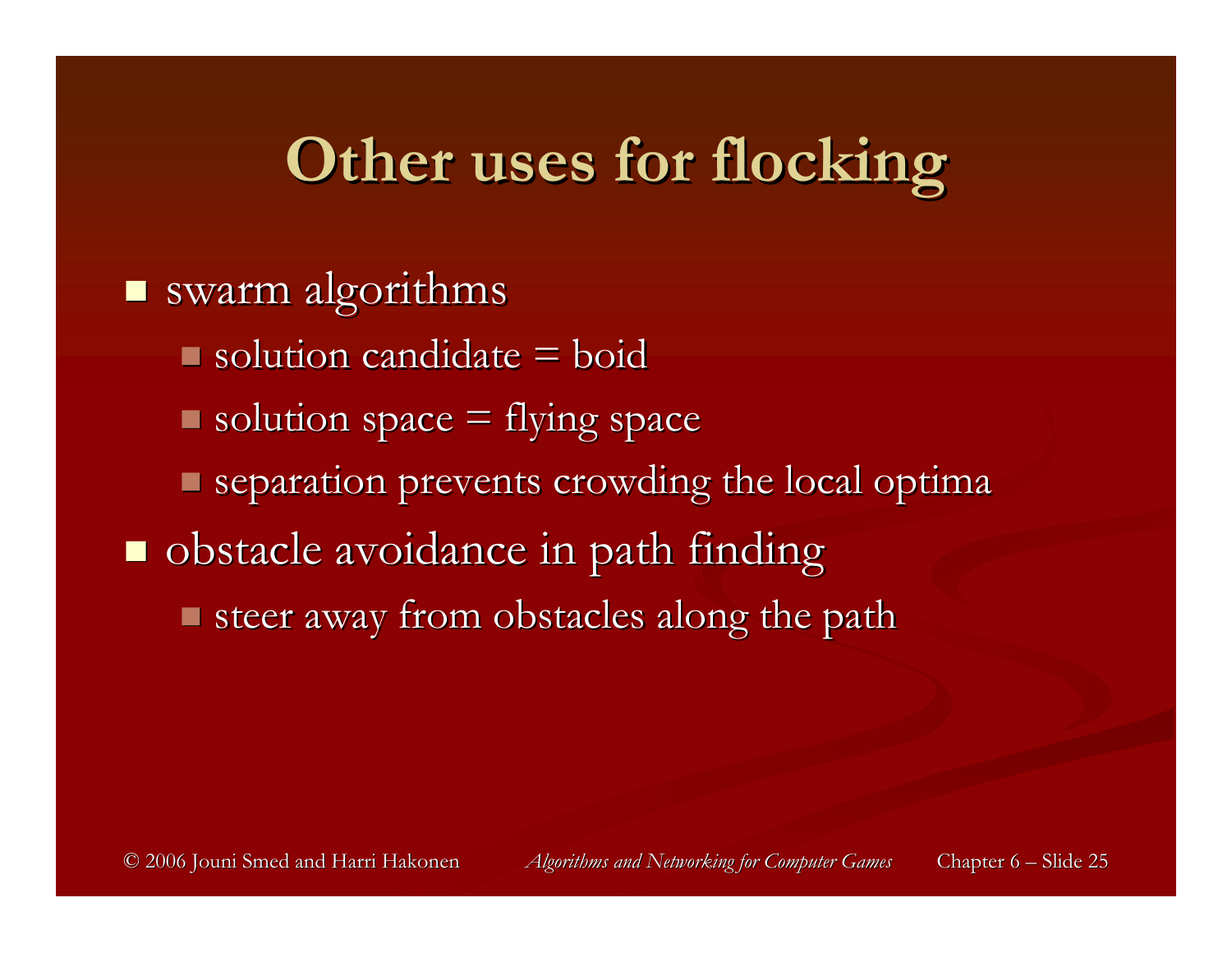### **Influence maps Influence maps**

- **discrete representation of the synthetic player's** knowledge of the world
- $\blacksquare$  strategic and tactical information
	- $\blacksquare$  frontiers, control points, weaknesses
- $\blacksquare$  influence
	- $\blacksquare$  type
	- $\blacksquare$  repulsiveness/alluringness
- $\blacksquare$  recall path finding and terrain generation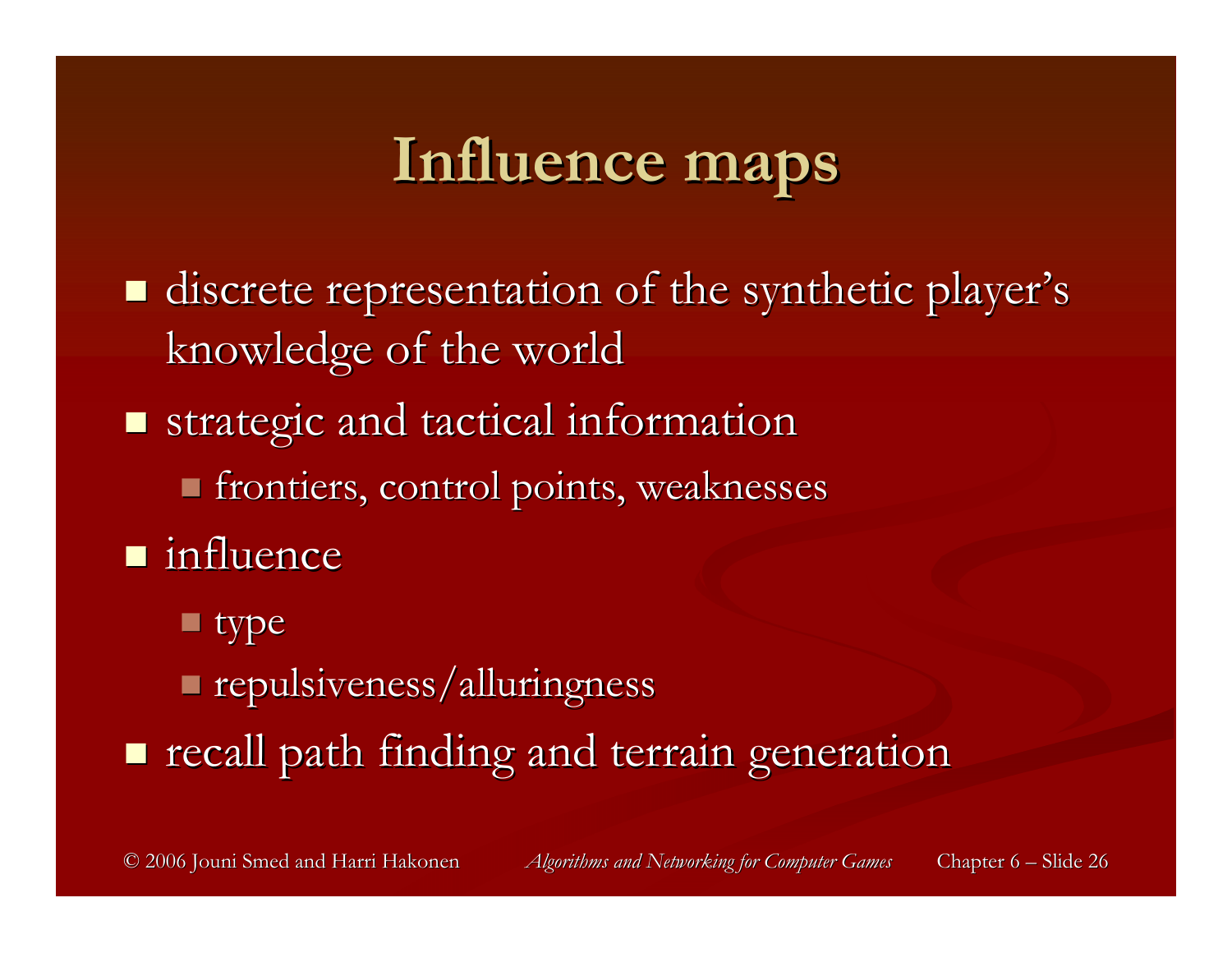### **Assumptions Assumptions**

- a regular grid over the game world a regular grid over the game world
- $\blacksquare$  each tile holds numeric information of the corresponding area
	- positive values: alluringness positive values: alluringness
	- negative values: repulsiveness negative values: repulsiveness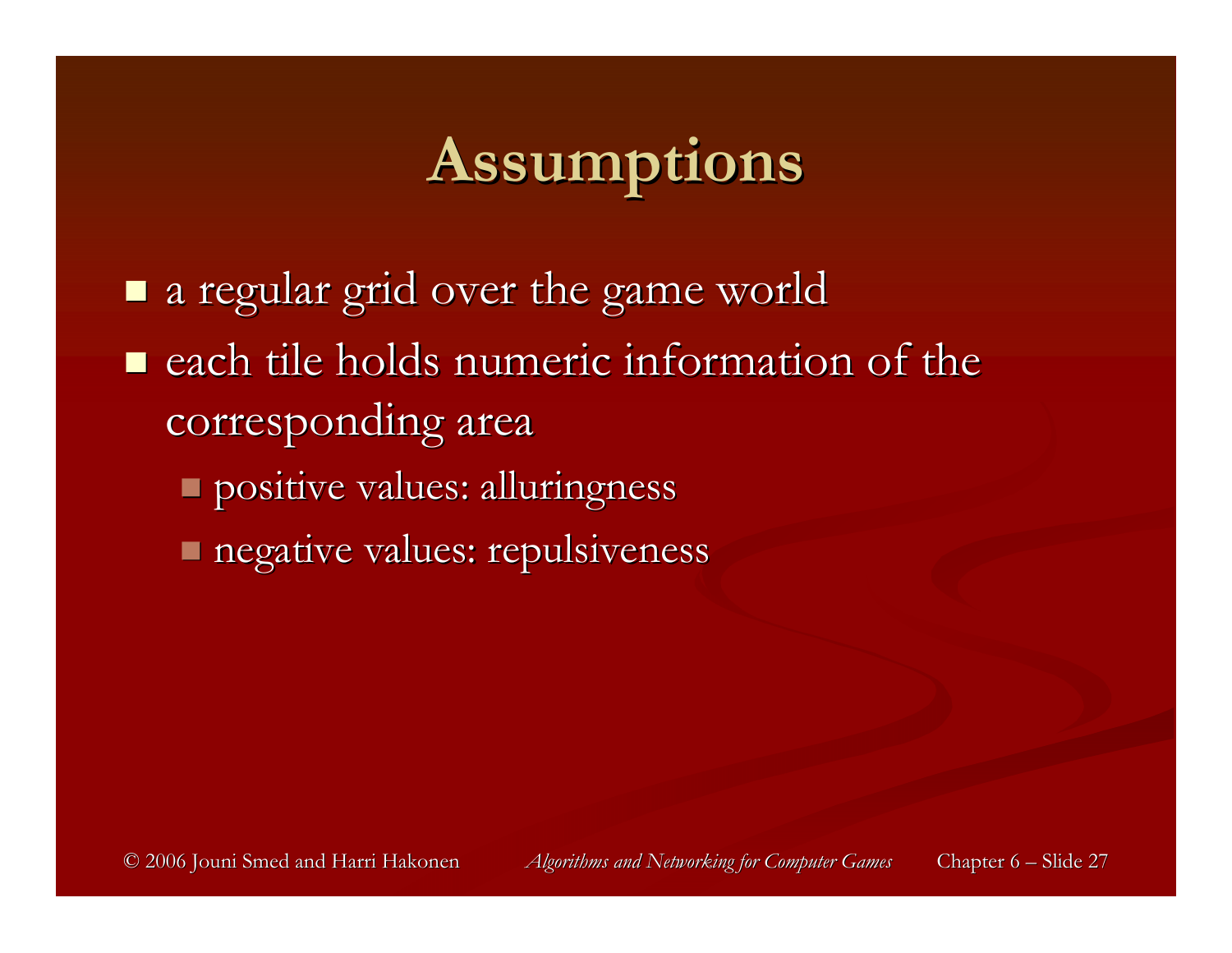#### **Construction Construction**

- 1. initialization
	- assign values to the tiles where the influence exists
- 2. propagation
	- spread the effect to the neighbouring tiles
	- linear or exponential fall-off
	- E cut-off point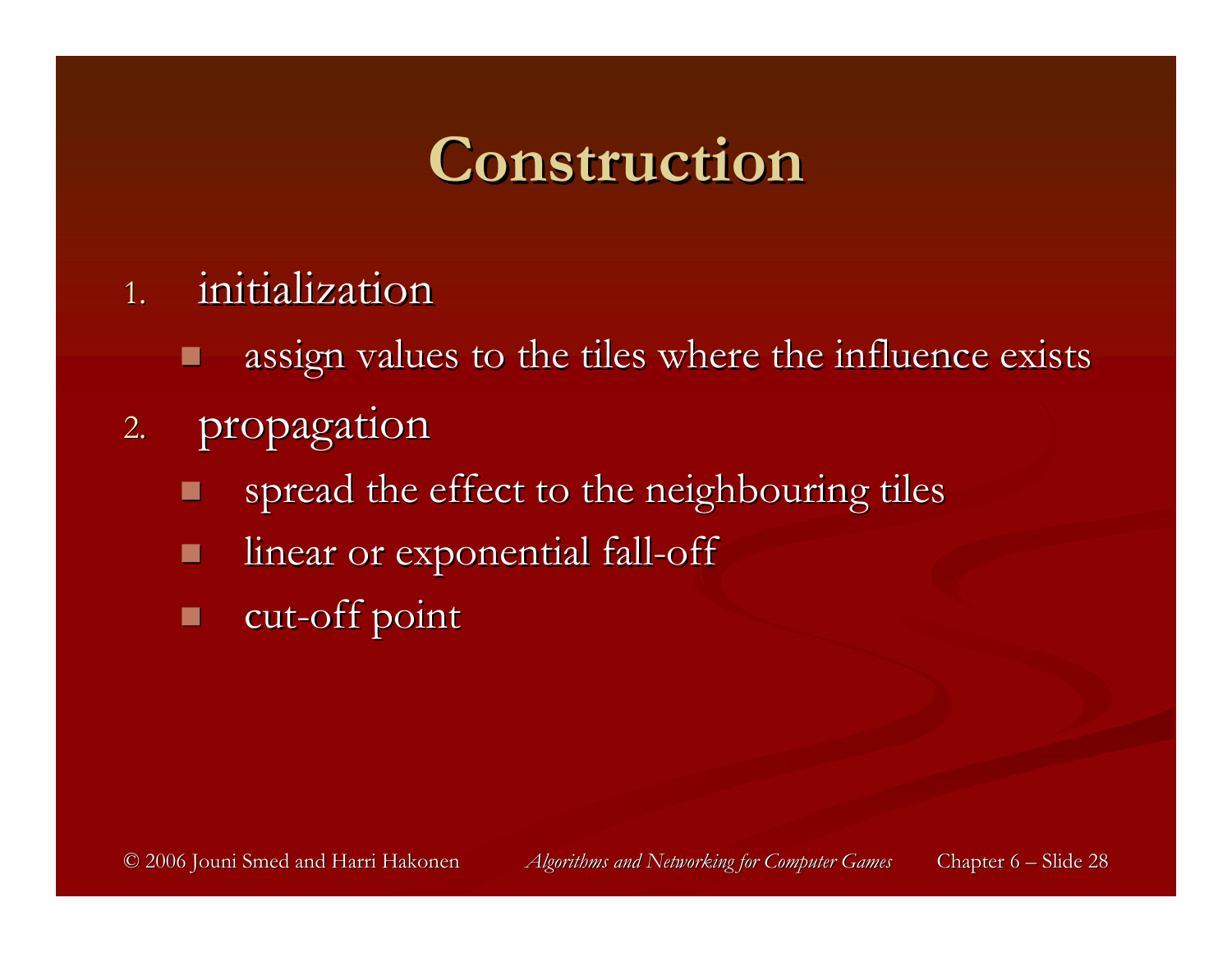## **Aggregation Aggregation**

 influence map can be combined influence map can be combined the same (or compatible) granularity the same (or compatible) granularity

**E** example

- $\blacksquare$  map 1 = my troops
- $\blacksquare$  map 2 = enemy's troops
- $\blacksquare$  map 3 = map 1 + map2 = battlefield

#### **aggregation**

- operator: sum, product operator: sum, product
- weights: to balance the effects weights: to balance the effects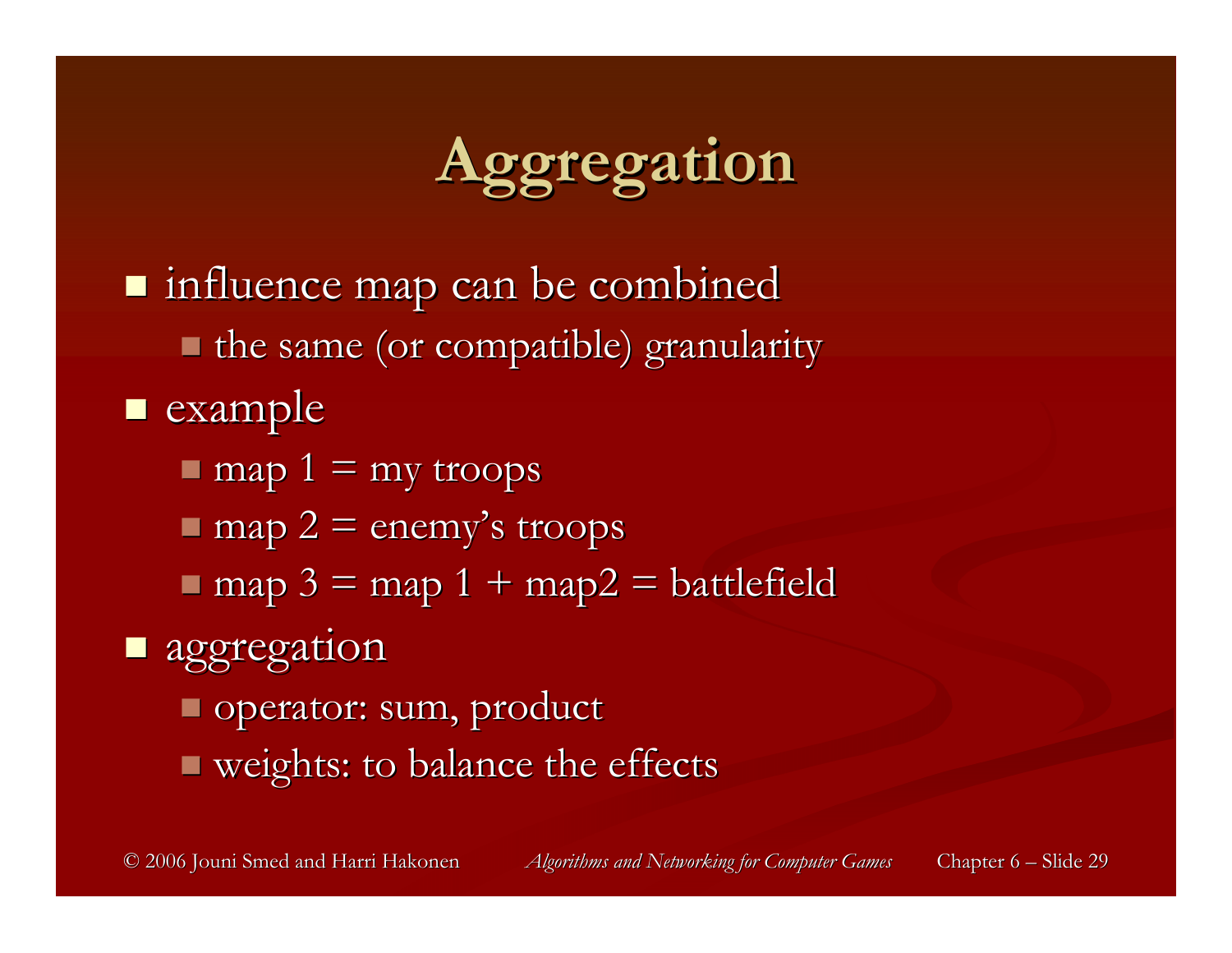#### **Evaluation Evaluation**

- $\Box$ static features: compute beforehand
- **periodical updates** 
	- $\blacksquare$  categorize the maps based on the rate of change
	- $\blacksquare$  lazy evaluation